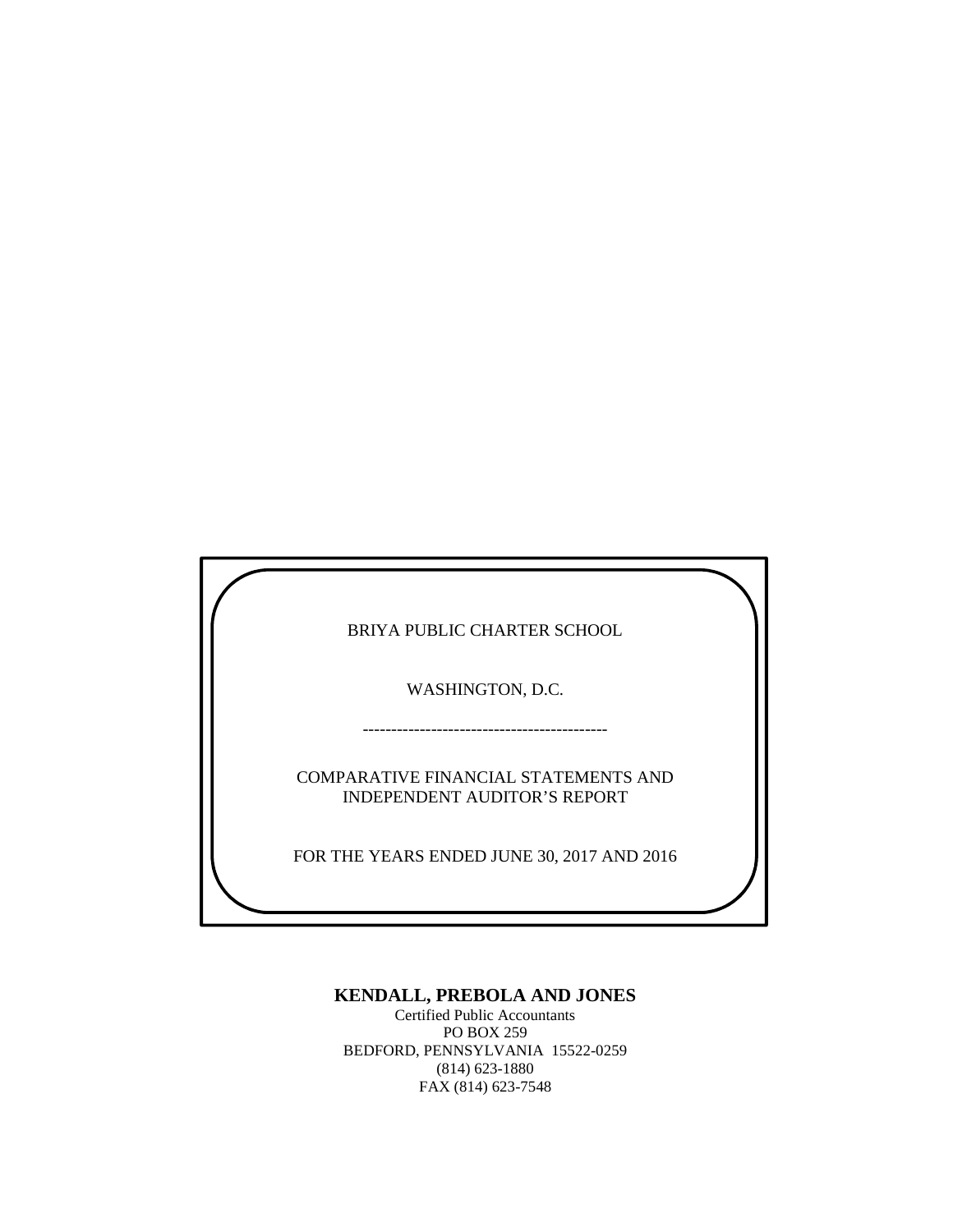## I N D E X

|                                                                                                                                                                                                                          | Page           |
|--------------------------------------------------------------------------------------------------------------------------------------------------------------------------------------------------------------------------|----------------|
| <b>Independent Auditor's Report</b>                                                                                                                                                                                      | $1-2$          |
| Comparative Statements of Financial Position,<br>June 30, 2017 and 2016                                                                                                                                                  | 3              |
| Comparative Statements of Activities, For the Years Ended<br>June 30, 2017 and 2016                                                                                                                                      | $\overline{4}$ |
| Comparative Statements of Cash Flows, For the Years Ended<br>June 30, 2017 and 2016                                                                                                                                      | 5              |
| <b>Notes to Financial Statements</b>                                                                                                                                                                                     | $6 - 24$       |
| Supplemental Information                                                                                                                                                                                                 |                |
| Schedule 1 - Comparative Schedules of Functional Expenses,<br>For the Years Ended June 30, 2017 and 2016                                                                                                                 | $25 - 26$      |
| Schedule 2 - Comparative Schedules of Average Cost per Student,<br>For the Years Ended June 30, 2017 and 2016                                                                                                            | 27             |
| Independent Auditor's Report on Internal Control Over Financial Reporting<br>and on Compliance and Other Matters Based on an Audit of Financial<br>Statements Performed in Accordance with Government Auditing Standards | 28-29          |
| Summary Schedule of Prior Audit Findings, For the Year Ended June 30, 2017                                                                                                                                               | 30             |
| Schedule of Findings, For the Year Ended June 30, 2017                                                                                                                                                                   | 31             |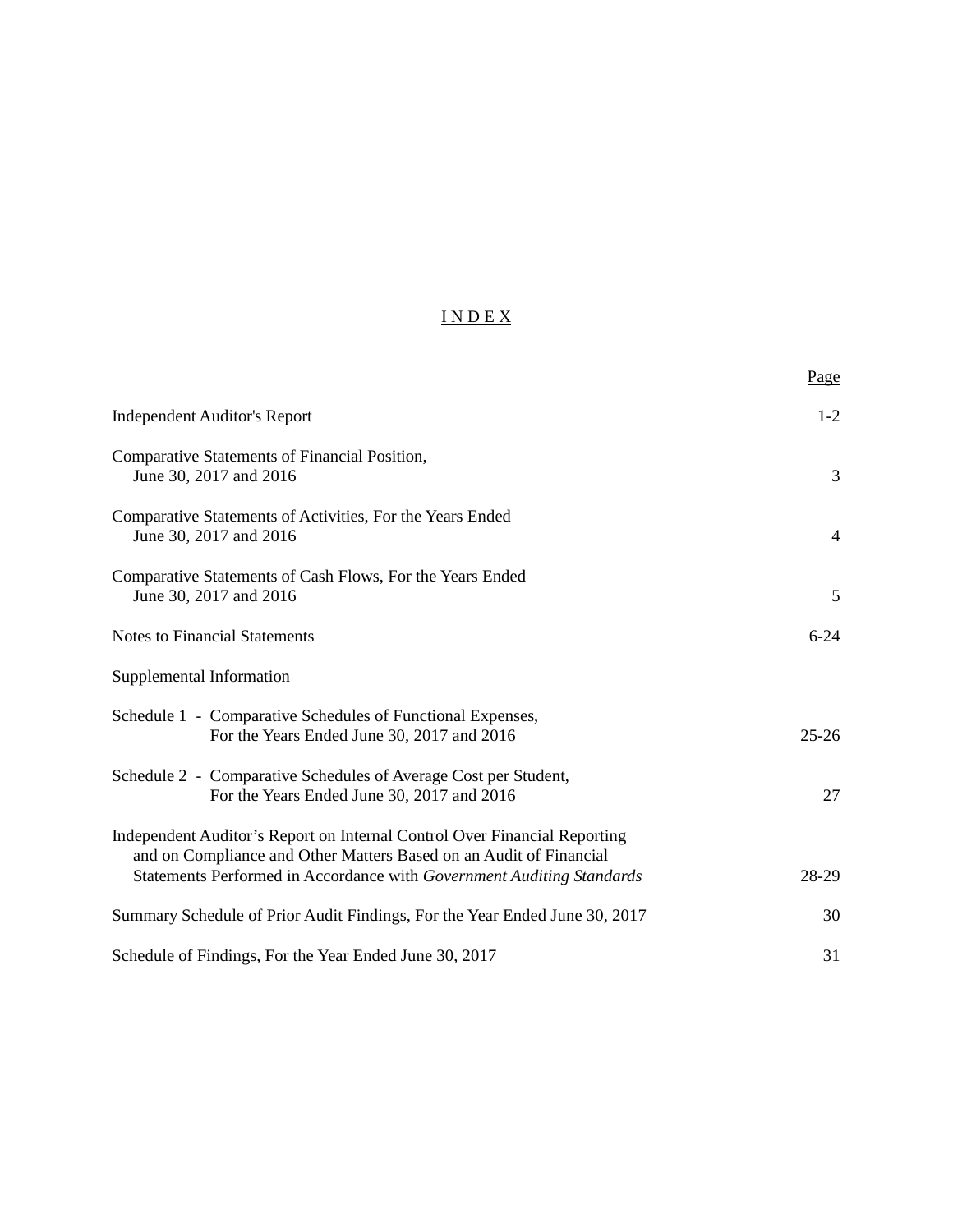# Kendall, Prebola and Jones, LLC

Certified Public Accountants

Board of Directors Briya Public Charter School 2333 Ontario Road NW Washington, DC 20009

#### INDEPENDENT AUDITOR'S REPORT

#### *Report on the Financial Statements*

We have audited the accompanying financial statements of the Briya Public Charter School (a nonprofit organization), which comprise the statements of financial position as of June 30, 2017 and 2016, and the related statements of activities and cash flows for the years then ended, and the related notes to the financial statements.

#### *Management's Responsibility for the Financial Statements*

Management is responsible for the preparation and fair presentation of these financial statements in accordance with accounting principles generally accepted in the United States of America; this includes the design, implementation, and maintenance of internal control relevant to the preparation and fair presentation of financial statements that are free from material misstatement, whether due to fraud or error.

#### *Auditor's Responsibility*

Our responsibility is to express an opinion on these financial statements based on our audits. We conducted our audits in accordance with auditing standards generally accepted in the United States of America and the standards applicable to financial audits contained in *Government Auditing Standards*, issued by the Comptroller General of the United States. Those standards require that we plan and perform the audits to obtain reasonable assurance about whether the financial statements are free from material misstatement.

An audit involves performing procedures to obtain audit evidence about the amounts and disclosures in the financial statements. The procedures selected depend on the auditor's judgment, including the assessment of the risks of material misstatement of the financial statements, whether due to fraud or error. In making those risk assessments, the auditor considers internal control relevant to the entity's preparation and fair presentation of the financial statements in order to design audit procedures that are appropriate in the circumstances, but not for the purpose of expressing an opinion on the effectiveness of the entity's internal control. Accordingly, we express no such opinion. An audit also includes evaluating the appropriateness of accounting policies used and the reasonableness of significant accounting estimates made by management, as well as evaluating the overall presentation of the financial statements.

We believe that the audit evidence we have obtained is sufficient and appropriate to provide a basis for our audit opinion.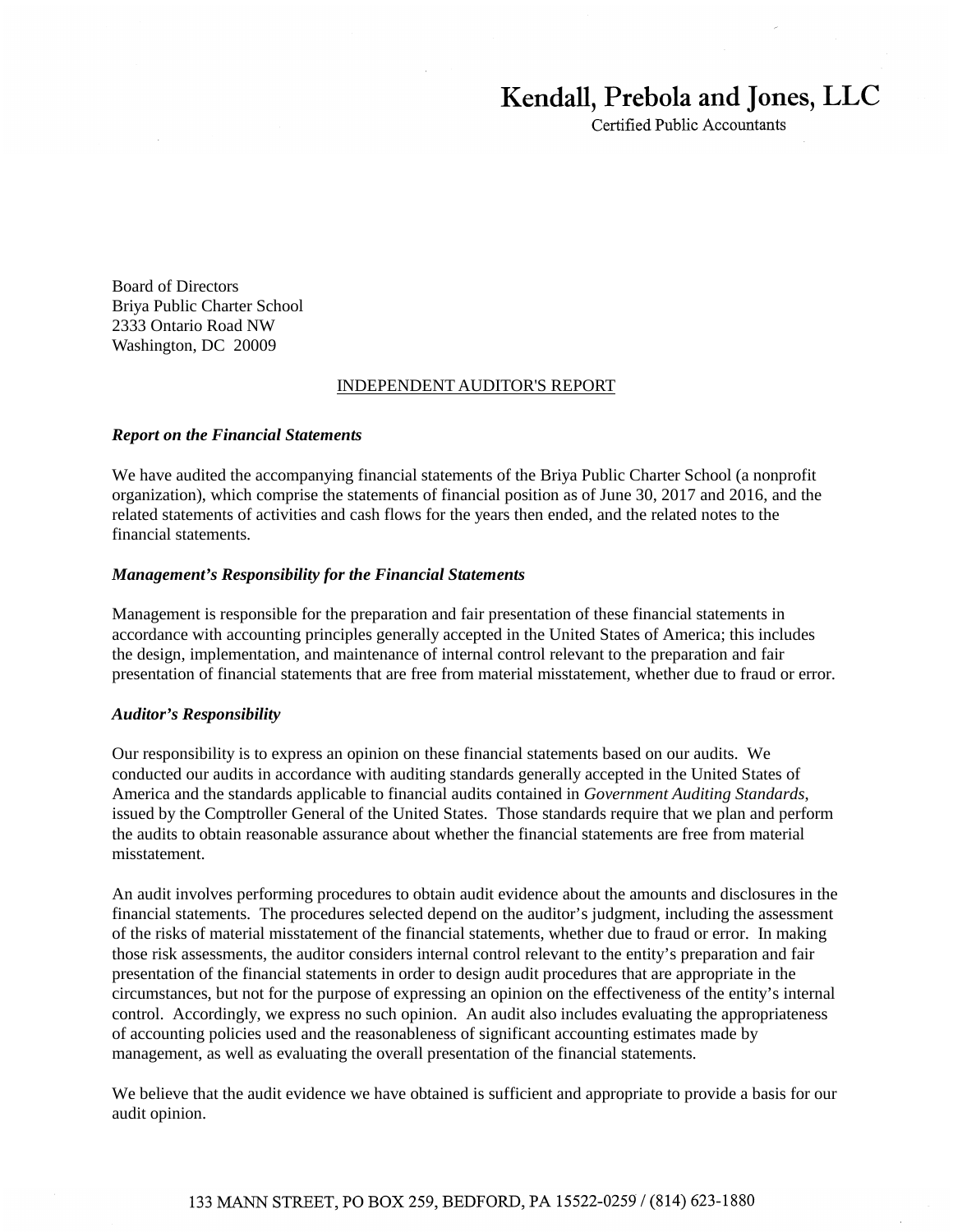#### *Opinion*

In our opinion, the financial statements referred to above present fairly, in all material respects, the financial position of the Briya Public Charter School as of June 30, 2017 and 2016, and the changes in its net assets and its cash flows for the years then ended in accordance with accounting principles generally accepted in the United States of America.

#### *Other Matters*

Our audits were conducted for the purpose of forming an opinion on the financial statements as a whole. The schedules of functional expenses and schedules of average cost per student are presented for purposes of additional analysis and are not a required part of the financial statements. Such information is the responsibility of management and was derived from and relates directly to the underlying accounting and other records used to prepare the financial statements. The information has been subjected to the auditing procedures applied in the audit of the financial statements and certain additional procedures, including comparing and reconciling such information directly to the underlying accounting and other records used to prepare the financial statements or to the financial statements themselves, and other additional procedures in accordance with auditing standards generally accepted in the United States of America. In our opinion, the information is fairly stated in all material respects in relation to the financial statements as a whole.

#### *Other Reporting Required by Government Auditing Standards*

In accordance with *Government Auditing Standards*, we have also issued our report dated December 20, 2017, on our consideration of the Briya Public Charter School's internal control over financial reporting and on our tests of its compliance with certain provisions of laws, regulations, contracts and grant agreements and other matters. The purpose of that report is solely to describe the scope of our testing of internal control over financial reporting and compliance and the results of that testing, and not to provide an opinion on the internal control over financial reporting or on compliance. That report is an integral part of an audit performed in accordance with *Government Auditing Standards* in considering the Briya Public Charter School's internal control over financial reporting and compliance.

Kendall, Prebola and Jones Certified Public Accountants

Bedford, Pennsylvania December 20, 2017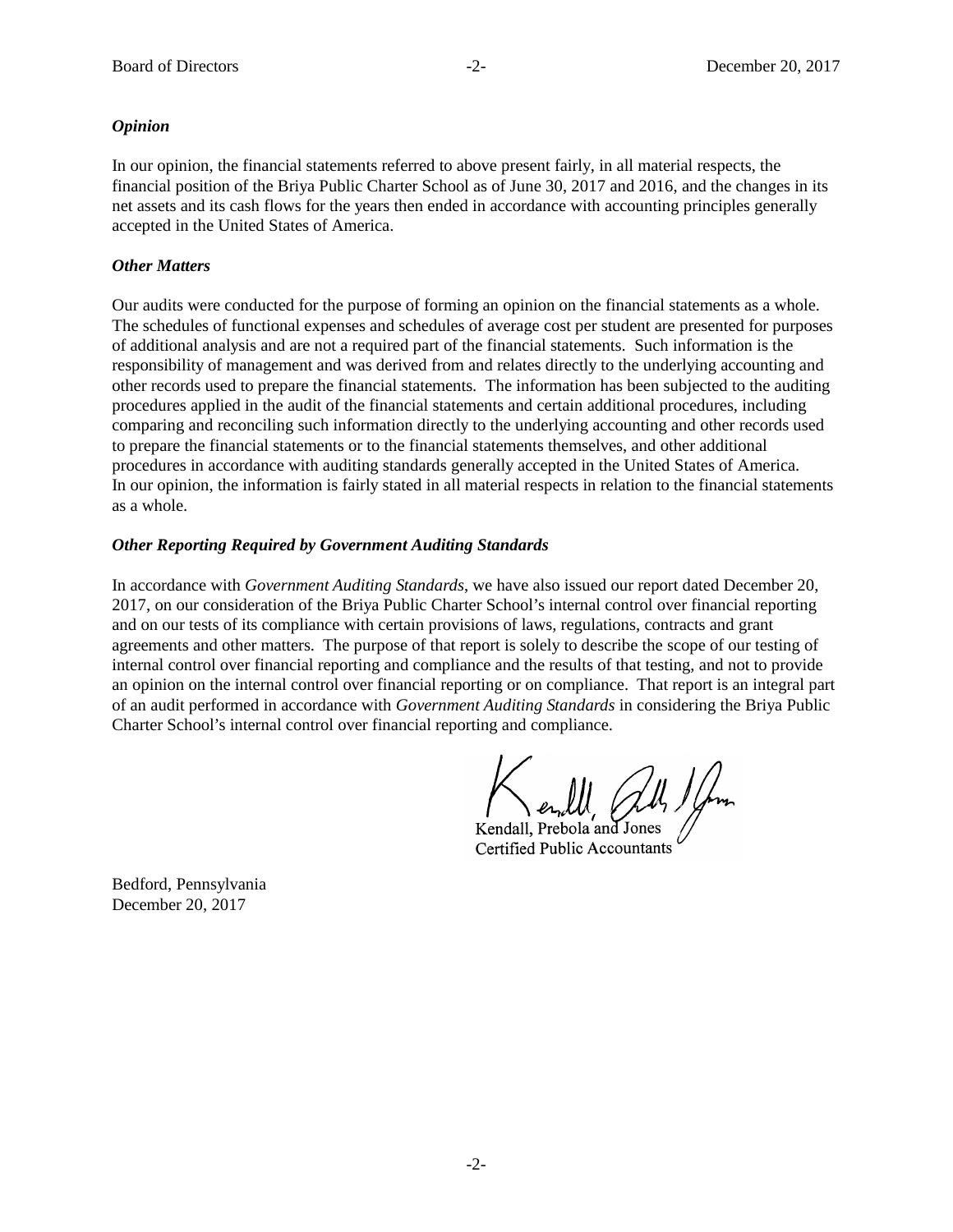### BRIYA PUBLIC CHARTER SCHOOL COMPARATIVE STATEMENTS OF FINANCIAL POSITION JUNE 30, 2017 AND 2016

|                                                               | June 30, 2017           | June 30, 2016            |
|---------------------------------------------------------------|-------------------------|--------------------------|
| <b>ASSETS</b><br><b>Current Assets:</b>                       |                         |                          |
| Cash and Cash Equivalents                                     | \$<br>7,040,283         | \$<br>2,620,018          |
| Certificates of Deposit                                       | 4,410,792               | 4,356,093                |
| <b>Accounts Receivable</b>                                    | 26,405                  | 92,307                   |
| <b>Grants Receivable</b>                                      | 278,281                 | 156,273                  |
| Promises Receivable                                           | 40,000                  |                          |
| Prepaid Expenses                                              | 308,410                 | 190,132                  |
|                                                               |                         |                          |
| <b>Total Current Assets</b>                                   | 12,104,171<br>\$.       | 7,414,823<br>\$          |
| <b>Fixed Assets:</b>                                          |                         |                          |
| Furniture, Equipment and Computers                            | \$<br>1,073,014         | \$<br>790,211            |
| Accumulated Depreciation - Furniture, Equipment and Computers | (562,989)               | (431, 553)               |
| Leasehold Improvements                                        | 314,552                 | 285,013                  |
| Accumulated Amortization - Leasehold Improvements             | (241, 414)              | (238, 828)               |
| <b>Total Fixed Assets</b>                                     | $\mathbb{S}$<br>583,163 | $\frac{1}{2}$<br>404,843 |
| Capital Lease:                                                |                         |                          |
| Leasehold - Georgia Avenue                                    | \$<br>2,056,499         | \$<br>2,056,499          |
| Accumulated Amortization - Capital Lease                      | (411,299)               | (342,749)                |
| <b>Total Capital Leases</b>                                   | 1,645,200<br>\$         | 1,713,750<br>\$          |
| Other Assets:                                                 |                         |                          |
| Deposits                                                      | \$<br>359,754           | \$<br>384,595            |
| Investment in Affiliate                                       | 2,382,483               | 5,621,784                |
| <b>Total Other Assets</b>                                     | 2,742,237<br>\$         | 6,006,379<br>S           |
| <b>TOTAL ASSETS</b>                                           | 17,074,771              | 15,539,795               |
| <b>LIABILITIES AND NET ASSETS</b>                             |                         |                          |
| <b>Current Liabilities:</b>                                   |                         |                          |
| <b>Accounts Payable</b>                                       | $\$$<br>260,302         | \$<br>201,236            |
| Accrued Salaries and Expenses                                 | 343,656                 | 276,599                  |
| Deposits Held for Others                                      |                         | 759                      |
| Capital Lease - Current Portion                               | 25,137                  | 19,155                   |
| Deferred Revenue                                              | 28,597                  |                          |
| <b>Total Current Liabilities</b>                              | \$<br>657,692           | \$<br>497,749            |
| Long-term Liabilities:                                        |                         |                          |
| Capital Lease                                                 | \$<br>1,573,591         | \$<br>1,596,552          |
| Less: Current Portion                                         | (25, 137)               | (19, 155)                |
| Deferred Rent                                                 | 218,680                 |                          |
|                                                               |                         |                          |
| Total Long-term Liabilities                                   | 1,767,134<br>\$.        | 1,577,397<br>S.          |
| <b>Total Liabilities</b>                                      | \$<br>2,424,826         | 2,075,146<br>\$          |
| <b>Net Assets:</b>                                            |                         |                          |
| Unrestricted                                                  | \$<br>14,607,945        | 13,462,649<br>\$.        |
| <b>Temporarily Restricted</b>                                 | 42,000                  | 2,000                    |
| <b>Total Net Assets</b>                                       | 14,649,945              | 13,464,649               |
| TOTAL LIABILITIES AND NET ASSETS                              | \$ 17,074,771           | \$ 15,539,795            |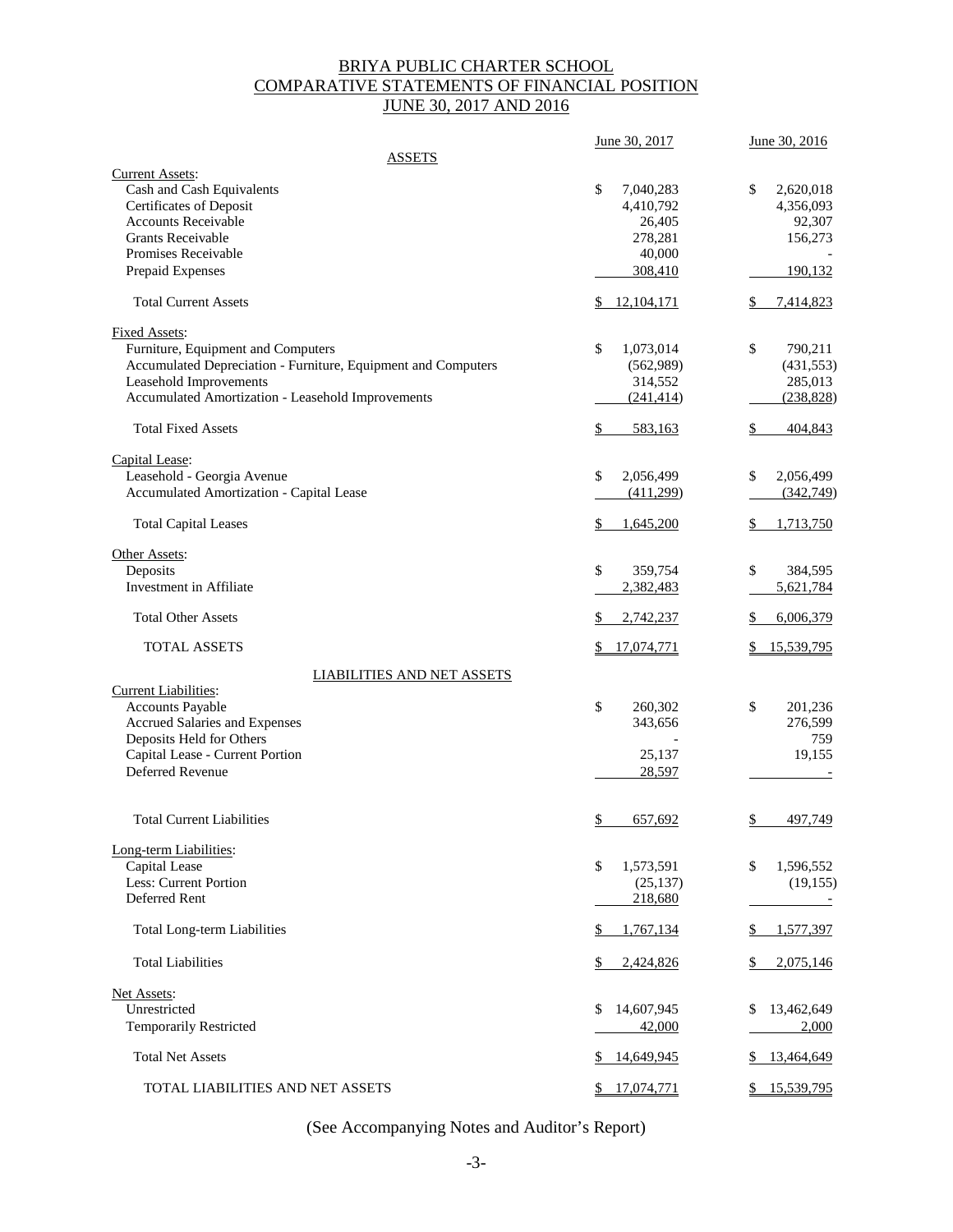#### BRIYA PUBLIC CHARTER SCHOOL COMPARATIVE STATEMENTS OF ACTIVITIES FOR THE YEARS ENDED JUNE 30, 2017 AND 2016

|                                           | June 30, 2017              |                           | June 30, 2016   |                 |                                                       |                 |
|-------------------------------------------|----------------------------|---------------------------|-----------------|-----------------|-------------------------------------------------------|-----------------|
|                                           | Unrestricted               | Temporarily<br>Restricted | Total           | Unrestricted    | Temporarily<br>Restricted                             | Total           |
| Revenues and Other Support:               |                            |                           |                 |                 |                                                       |                 |
| Tuition - Per Pupil Funding Allocation    | $\mathcal{S}$<br>6,147,770 | $\boldsymbol{\mathsf{S}}$ | 6,147,770<br>\$ | 4,771,607<br>\$ | \$                                                    | \$<br>4,771,607 |
| Tuition - Per Pupil Facilities Allocation | 2,011,856                  |                           | 2,011,856       | 1,552,628       |                                                       | 1,552,628       |
| <b>Federal Entitlements and Grants</b>    | 543,712                    |                           | 543,712         | 1,049,824       |                                                       | 1,049,824       |
| <b>Donated Commodities</b>                | 1,722                      |                           | 1,722           | 571             |                                                       | 571             |
| <b>State Government Grants</b>            | 246,798                    |                           | 246,798         | 302,501         |                                                       | 302,501         |
| Private Grants and Contributions          | 35,056                     | 52,249                    | 87,305          | 43,066          |                                                       | 43,066          |
| <b>Student Fees</b>                       | 16,561                     |                           | 16,561          | 14,721          |                                                       | 14,721          |
| Donated Services, Facilities, Etc.        | 113,654                    |                           | 113,654         | 83,862          |                                                       | 83,862          |
| Interest                                  | 58,651                     |                           | 58,651          | 55,520          |                                                       | 55,520          |
| <b>E-rate and Other Revenues</b>          | 63,024                     |                           | 63,024          | 2,852           |                                                       | 2,852           |
| Loss on Disposal of Fixed Assets          | (250)                      |                           | (250)           |                 |                                                       |                 |
| Net Assets Released from Restrictions     |                            |                           |                 |                 |                                                       |                 |
| (Satisfaction of Program Restrictions)    | 12,249                     | (12,249)                  |                 |                 |                                                       |                 |
| <b>Total Revenues and Other Support</b>   | 9,250,803                  | 40,000                    | 9,290,803       | 7,877,152<br>\$ |                                                       | 7,877,152<br>\$ |
| Expenses:                                 |                            |                           |                 |                 |                                                       |                 |
| <b>Educational Services</b>               | 7,237,526<br>\$            | $\boldsymbol{\mathsf{S}}$ | 7,237,526<br>\$ | 5,023,460<br>\$ | \$                                                    | 5,023,460<br>\$ |
| Fundraising                               | 30,504                     |                           | 30,504          | 27,412          |                                                       | 27,412          |
| General and Administrative                | 837,477                    |                           | 837,477         | 798,549         |                                                       | 798,549         |
| <b>Total Expenses</b>                     | 8,105,507                  |                           | 8,105,507<br>S. | \$5,849,421     | \$                                                    | \$5,849,421     |
| Changes in Net Assets                     | 1,145,296                  | \$<br>40,000              | \$<br>1,185,296 | \$2,027,731     | $\boldsymbol{\mathsf{S}}$<br>$\overline{\phantom{a}}$ | \$2,027,731     |
| Net Assets, Beginning of Year             | 13,462,649                 | 2,000                     | 13,464,649      | 11,434,918      | 2,000                                                 | 11,436,918      |
| Net Assets, End of Year                   | \$14,607,945               | 42,000                    | \$14,649,945    | \$13,462,649    | 2,000<br>\$                                           | \$13,464,649    |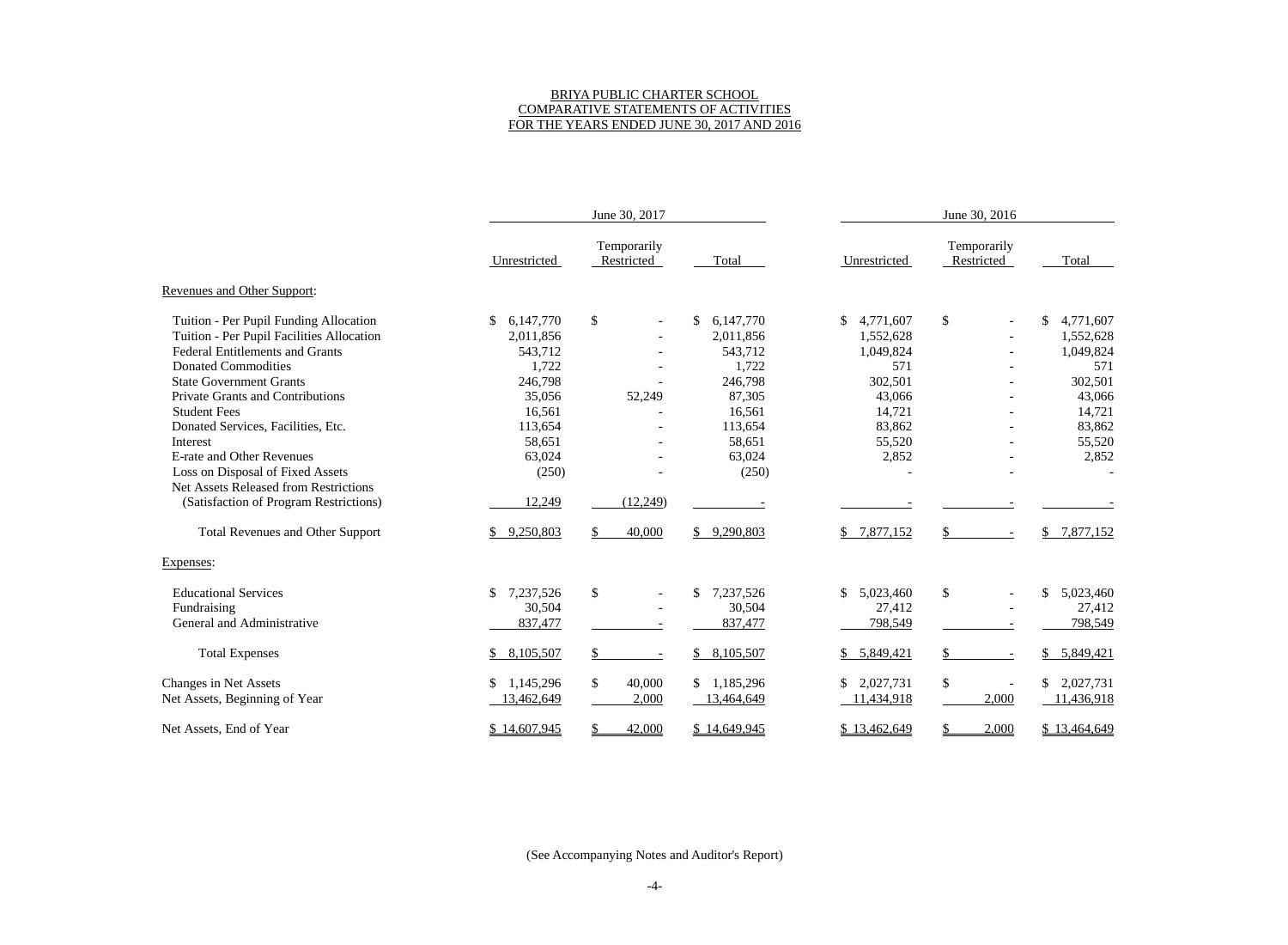#### BRIYA PUBLIC CHARTER SCHOOL COMPARATIVE STATEMENTS OF CASH FLOWS FOR THE YEARS ENDED JUNE 30, 2017 AND 2016

|                                                        | June 30, 2017              | June 30, 2016    |
|--------------------------------------------------------|----------------------------|------------------|
| <b>Cash Flows from Operating Activities:</b>           |                            |                  |
| Changes in Net Assets                                  | \$<br>1,185,296            | 2,027,731<br>S   |
| Adjustments to Reconcile Changes in Net Assets         |                            |                  |
| to Net Cash Flows from Operating Activities:           |                            |                  |
| Loss on Disposal of Fixed Assets                       | 250                        |                  |
| Depreciation and Amortization                          | 202,743                    | 143,336          |
| <b>Imputed Interest</b>                                | 79,828                     | 80,873           |
| Accounts and Interest Receivable - (Increase)/Decrease | 65,902                     | (66, 855)        |
| Grants Receivable - (Increase)/Decrease                | (122,008)                  | 112,243          |
| Promises Receivable - (Increase)/Decrease              | (40,000)                   |                  |
| Prepaid Expenses - (Increase)/Decrease                 | (118,278)                  | (122, 897)       |
| Deposits - (Increase)/Decrease                         | 24,841                     | (156, 720)       |
| Accounts Payable - Increase/(Decrease)                 | 59,066                     | (29, 852)        |
| Accrued Salaries and Expenses - Increase/(Decrease)    | 67,057                     | (11,711)         |
| Deposits Held for Others - Increase/(Decrease)         | (759)                      | 759              |
| Deferred Revenue - Increase/(Decrease)                 | 28,597                     |                  |
| Deferred Rent - Increase/(Decrease)                    | 218,680                    |                  |
|                                                        |                            |                  |
| Net Cash Flows from Operating Activities               | 1,651,215<br>\$            | 1,976,907        |
| <b>Cash Flows from Investing Activities:</b>           |                            |                  |
| Purchase of Fixed Assets and Construction in Progress  | $\mathcal{S}$<br>(312,763) | \$<br>(335,209)  |
| Net Sales (Purchases) of Certificates of Deposit       | (54, 699)                  | 3,500,374        |
| Investment in Affiliate                                | 3,239,301                  | (5,342,025)      |
| Net Cash Flows from Investing Activities               | 2,871,839<br>S             | (2,176,860)      |
|                                                        |                            |                  |
| <b>Cash Flows from Financing Activities:</b>           |                            |                  |
| Payments Made on Capital Lease                         | (102,789)<br>\$            | (101,772)<br>\$  |
| Net Cash Flows from Financing Activities               | \$<br>(102,789)            | (101,772)        |
| Net Increase/(Decrease) in Cash and Cash Equivalents   | \$<br>4,420,265            | \$<br>(301, 725) |
| Cash and Cash Equivalents at Beginning of Year         | 2,620,018                  | 2,921,743        |
| Cash and Cash Equivalents at End of Year               | 7,040,283<br>\$            | 2,620,018<br>\$  |

Supplemental Disclosures:

- a) No income taxes were paid during the years ended June 30, 2017 and 2016.
- b) No interest was paid during the years ended June 30, 2017 and 2016.
- c) During the years ended June 30, 2017 and 2016, the Charter School received \$1,722 and \$571, respectively, of food commodities from the U.S. Department of Agriculture.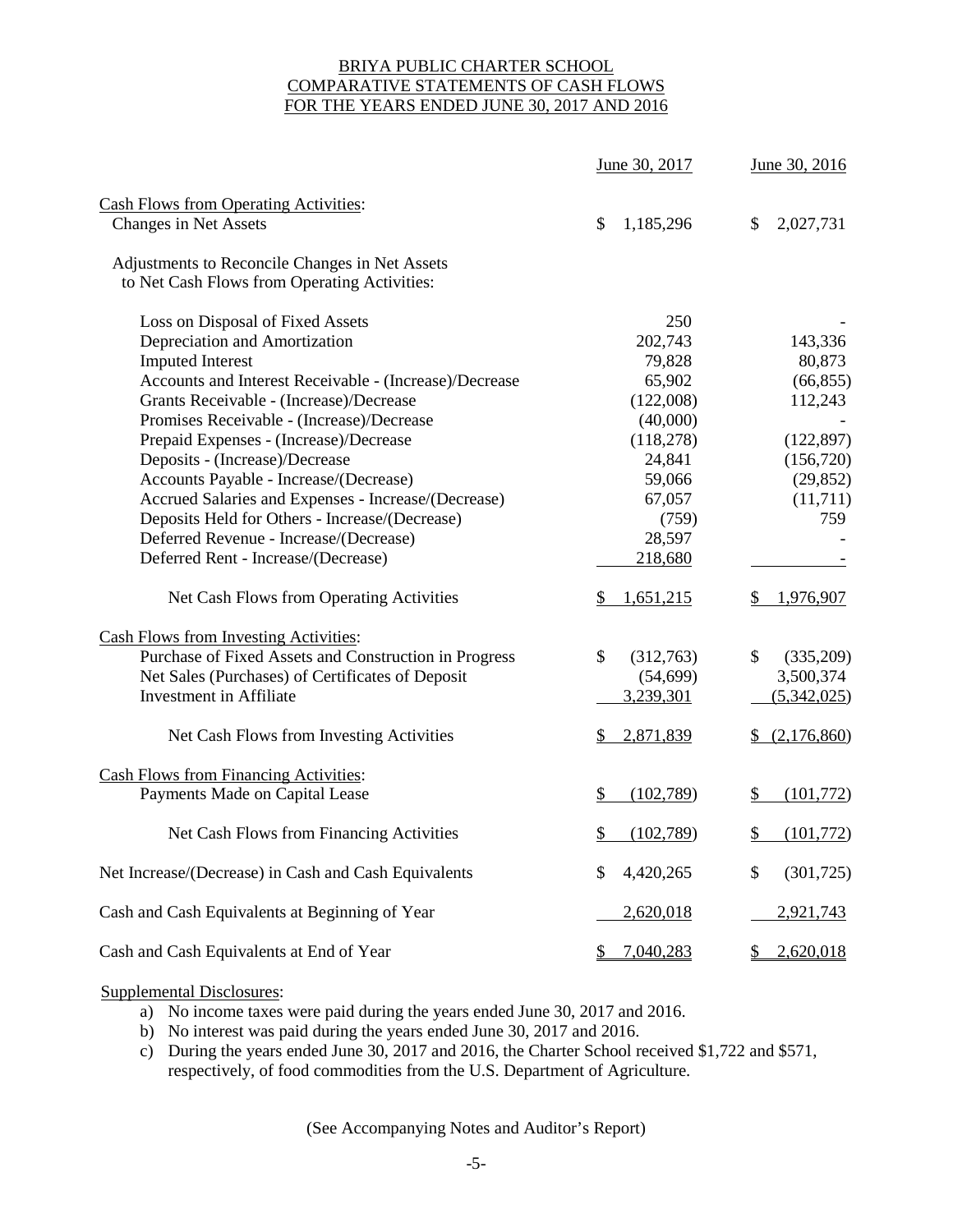### 1. ORGANIZATION:

Briya Public Charter School (Briya PCS), a District of Columbia Not-for-Profit Corporation was incorporated on July 12, 2005, exclusively for educational purposes. Briya PCS operates as part of the District of Columbia Public School system with its focus on providing high quality education for adults and children that empowers families through a culturally sensitive family literacy model.

#### **Basic Programs**

### **Education**

The Briya Public Charter School is a multicultural family literacy public charter school designed to give an integrated educational experience to parents and their children. The program creates a place where parents can learn necessary English literacy and parenting skills and children are prepared for future school success. The program builds on families' strengths and provides the tools and support for improving educational, economic, and social opportunities.

The Charter School works in collaboration with Mary's Center for Maternal and Child Care, Inc., and Bancroft Elementary School.

- Adult Education English for Speakers of Other Languages.
- Early Childhood Education Literacy focused classes for children that are held simultaneously with Adult services. Early Childhood Education Classes are taught with an emphasis on preparing children for school aged success.
- Parenting Parenting Workshops assist parents with developing responsible parenting skills. Parenting includes early childhood education, how to help your child in school, child behavior management, and nutrition.
- Parenting and Child Together This unique component of family literacy brings parents and their children together in the child's classroom to work, play, and learn through literacy activities.
- Work force development programs Two programs help students achieve economic independence with credentials for jobs in health care and early childhood care:
	- <sup>o</sup> Medical Assistant (MA) Program This 18-month program prepares students for a career as a Registered Medical Assistant in medical offices, clinics and hospitals. MA students learn to perform both clinical and administrative duties.
	- <sup>o</sup> CDA Program This program prepares students to gain the nationally-recognized Child Development Associate (CDA) credential. With the CDA credential, graduates can pursue career options such as early childhood teacher, home visitor, or operator of a licensed home daycare facility.
- The National External Diploma Program (NEDP) NEDP is offered to Briya students who are enrolled in the Advanced II class and provides a unique way for students to earn a high school diploma.
- Education Fellows Education Fellows Program is a paid internship program that provides a one year entry level work experience and tuition assistance for continuing education, with the possibility of a second year renewal.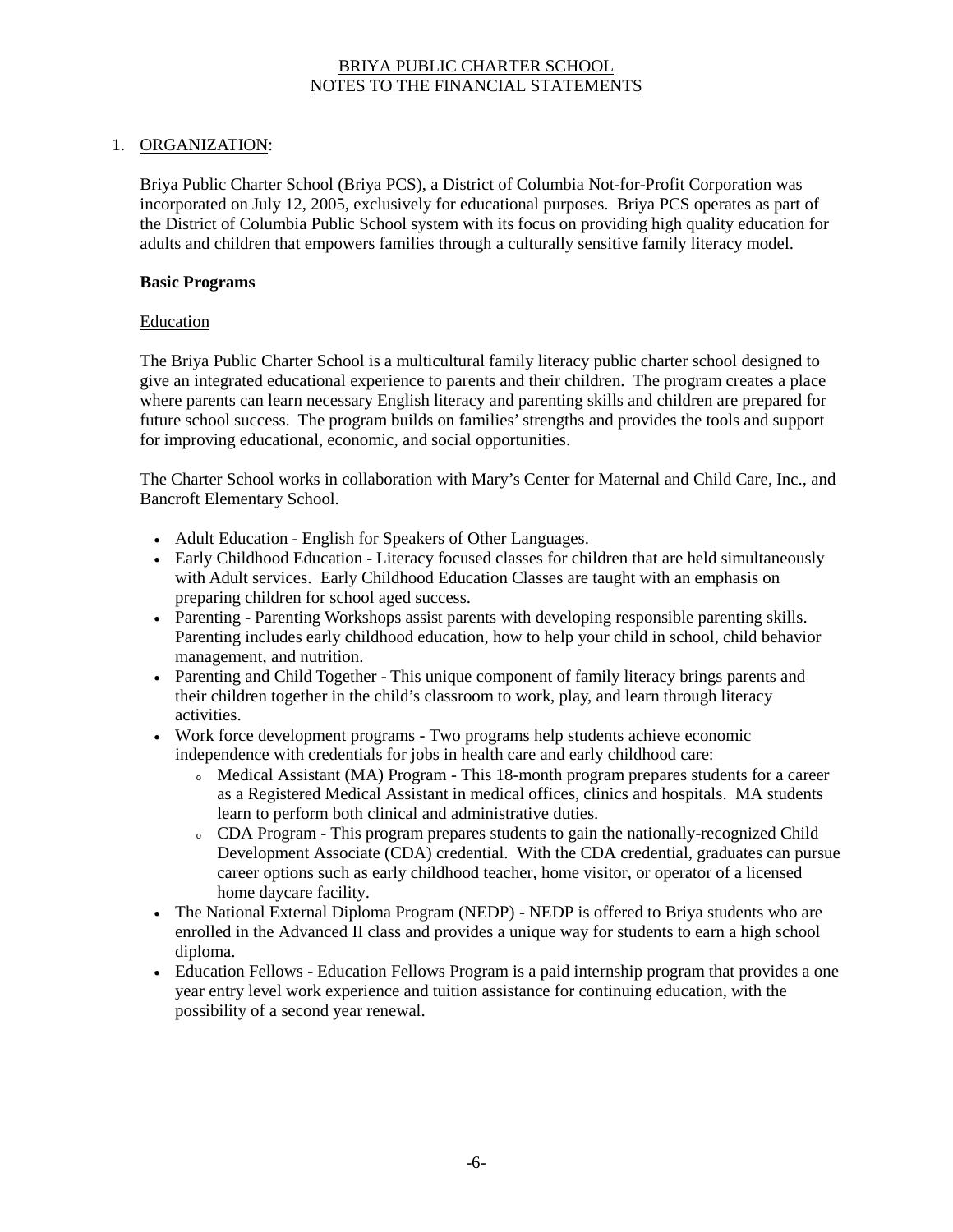### 1. ORGANIZATION: (Continued)

#### **Basic Programs** (Continued)

#### Other Services

- Counseling and interpretation are available to students in most workshops and during registration and referral services.
- Referral Services are available for health care, nutrition, employment, legal aid, emergency shelter, and continuing education.

#### 2. SUMMARY OF SIGNIFICANT ACCOUNTING POLICIES:

The significant accounting policies of the School are summarized below:

(a) Basis of Accounting and Presentation:

The accompanying financial statements have been prepared on the accrual basis of accounting, which presents financial position, activities, functional expenses, and cash flows in accordance with accounting principles generally accepted in the United States of America.

(b) Revenue Recognition:

#### **Contributions**

The Charter School has adopted Financial Accounting Standards Board ASC No. 958-605-25, *Accounting for Contributions Received and Contributions Made.* As such, contributions are recognized as revenue when they are received or unconditionally pledged.

All contributions are available for unrestricted use unless specifically restricted by the donor. Contributions and promises to give with donor imposed conditions are recognized as unrestricted support when the conditions on which they depend are substantially met. Contributions and promises to give with donor imposed restrictions are reported as temporarily restricted support. Unconditional promises to give due in the next year are recorded at their net realizable value.

The Charter School reports gifts of equipment as unrestricted support unless explicit donor stipulations specify how the donated assets must be used. The Charter School reports expirations of donor restrictions when the donated or acquired assets are placed in service.

#### **Federal and Charter School Funding**

The Charter School receives a student allocation from the District of Columbia as well as federal funding to cover the cost of academic expenses. The student allocation is on a per pupil basis and includes the academic year funding, special education funding and a facilities allotment. The Charter School recognized this funding in the year in which the school term is conducted. Funding received in advance of the school term is recorded as deferred revenue. Federal entitlements are recognized based on the allowable costs incurred.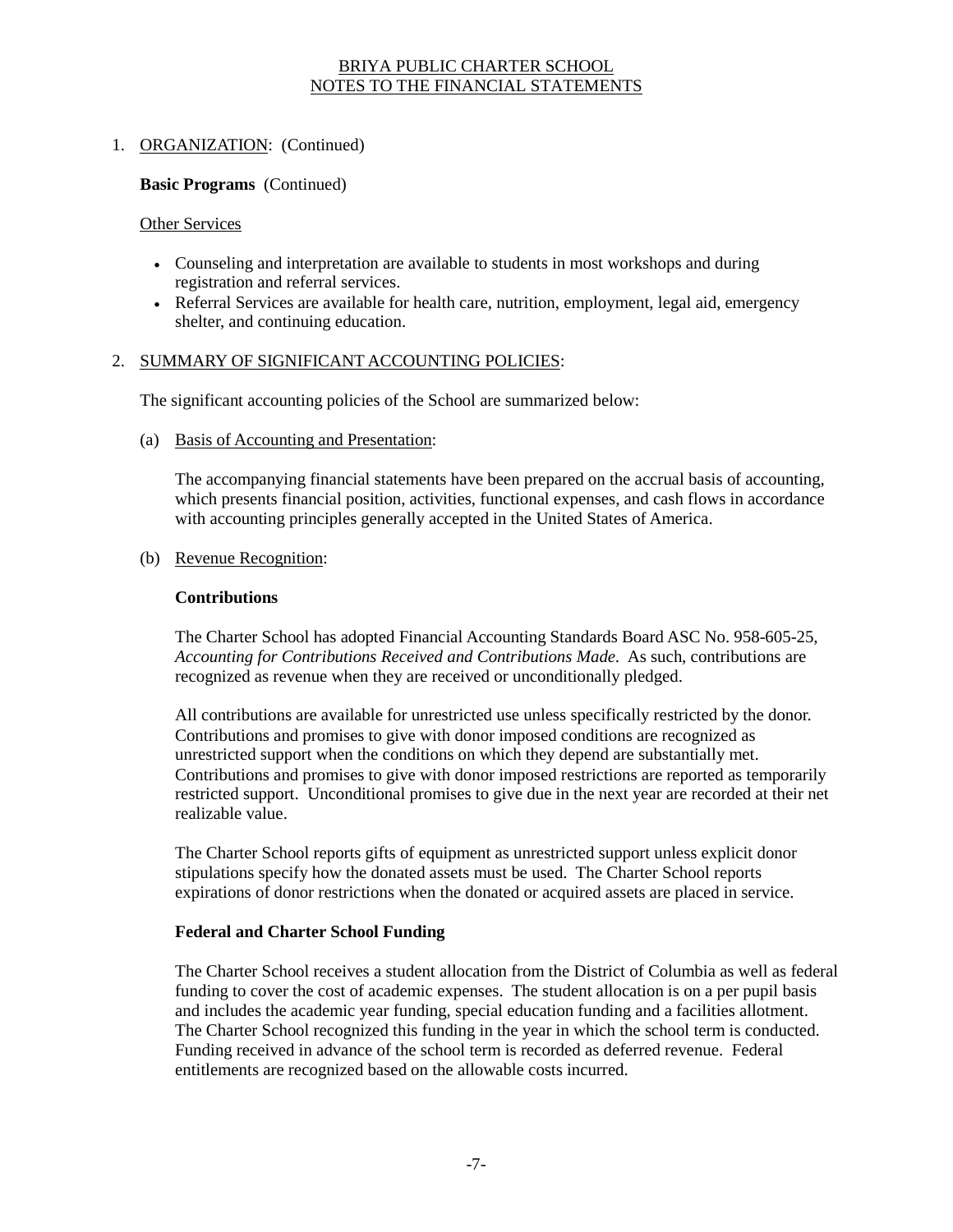### 2. SUMMARY OF SIGNIFICANT ACCOUNTING POLICIES: (Continued)

#### (c) Corporate Taxes:

The Charter School is exempt from federal and state income taxes (other than on unrelated business income) under the provisions of Section  $501(c)(3)$  of the Internal Revenue Code and similar state income tax laws. Exemption from District of Columbia income taxes was granted to the Charter School effective July 12, 2005. Accordingly, no provisions for income taxes have been provided for in the accompanying financial statements. The Charter School has been classified as other than a private foundation under Section  $509(a)(1)$  of the Internal Revenue Code and, accordingly, contributions to the Charter School qualify as a charitable tax deduction by the contributor. The Charter School did not have any net unrelated business income for the years ended June 30, 2017 and 2016.

#### (d) Grants:

Grant revenues are received primarily from Federal agencies and the District of Columbia. These grants are subject to audit by the grantor agencies. Such audits could result in a request for reimbursement by the agency for expenditures disallowed under the terms and conditions of the appropriate grantor. No provision for possible adjustment has been made in the accompanying financial statements because, in the opinion of management, such adjustment, if any, would not have a material effect on the financial statements.

Grant revenues are recognized as increases in unrestricted net assets unless use of related assets is limited by donor-imposed restrictions. Expenses are reported as decreases in unrestricted net assets. Expiration of temporary restrictions (i.e. the donor-stipulated purpose has been fulfilled and/or the stipulated time period has elapsed) is reported as net assets released from restrictions between the applicable classes of net assets.

Cash receipts in excess of costs incurred for grants are reflected as refundable advances until they are expended for the purpose of the grant, at which time they are recognized as unrestricted support. Costs incurred in excess of cash received are reflected as grants receivable.

(e) Net Assets:

The Charter School has adopted Financial Accounting Standards Board ASC No. 958-205-05, *Financial Statements of Not-for-Profit Organizations*. Under FASB ASC No. 958-205-05, the School is required to report information regarding its financial position and activities according to three classes of net assets.

Net assets and revenues, expenses, gains, and losses are classified based on the existence or absence of donor-imposed restrictions. Accordingly, net assets of the Charter School and changes therein are classified and reported as follows:

#### **Unrestricted Net Assets**

Net assets that are not subject to donor-imposed restrictions and over which the Board of Directors has discretionary control. This classification includes net assets subject to donorimposed conditions, which have been met in the current year and net assets subject to donorimposed restrictions that have been released from restrictions.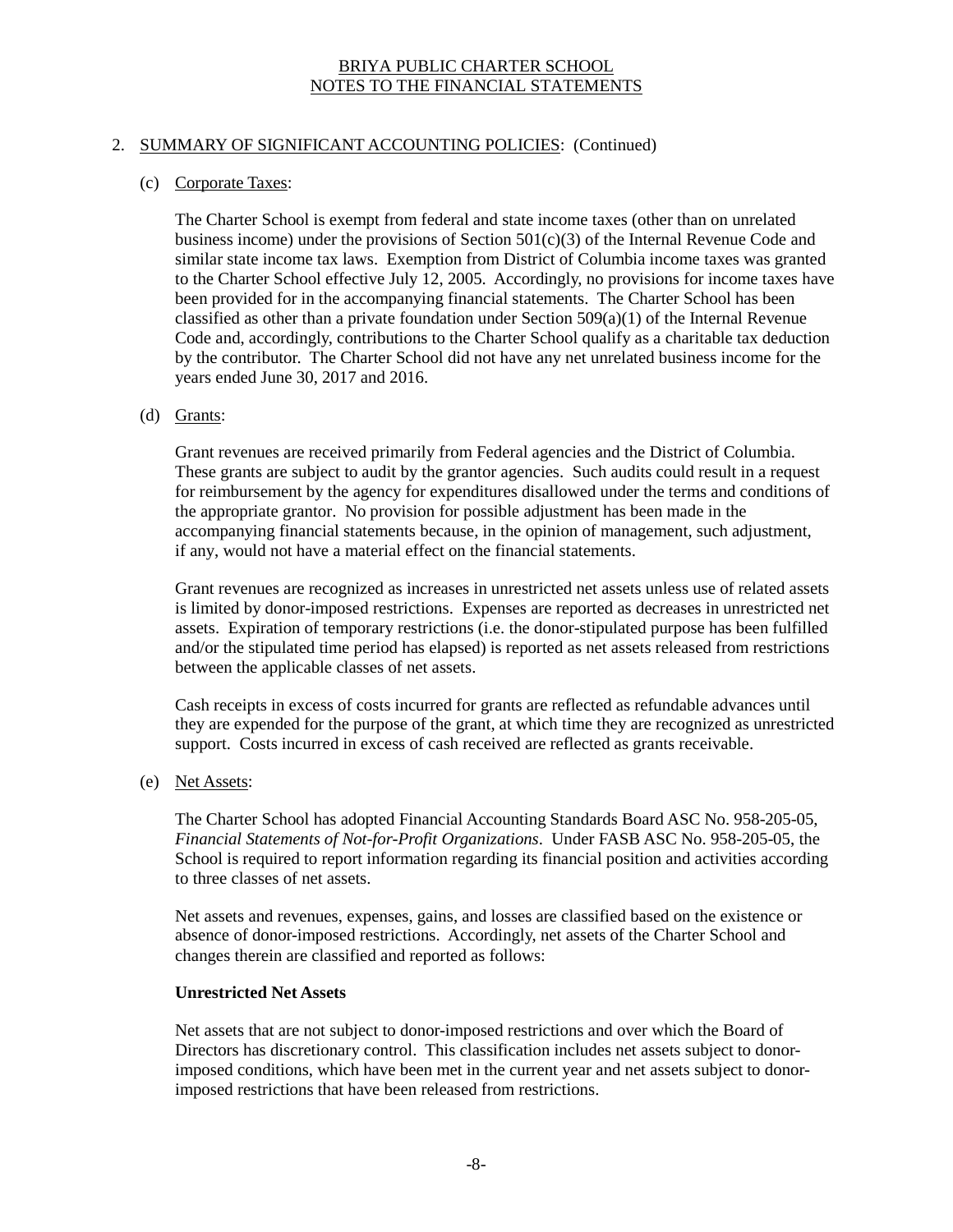### 2. SUMMARY OF SIGNIFICANT ACCOUNTING POLICIES: (Continued)

#### (e) Net Assets: (Continued)

#### **Temporarily Restricted Net Assets**

Net assets subject to donor-imposed restrictions that may or will be met, either by actions of the Charter School and/or the passage of time. When a restriction expires, temporarily restricted net assets are reclassified to unrestricted net assets and reported in the statement of activities as net assets released from restrictions. Temporarily restricted net assets were available at year end for the following purpose:

|                                                                 | June 30, 2017   | June 30, 2016 |
|-----------------------------------------------------------------|-----------------|---------------|
| <b>Toddler Program</b><br><b>Student Loans - Use Restricted</b> | 40,000<br>2.000 | 2,000         |
| Total                                                           | ()()()          |               |

Net assets were released from donor restrictions by incurring expenses satisfying the restricted purpose, the passage of time, or by occurrence of other events specified by donors for the following activities:

|                                      | June 30, 2017   | June 30, 2016 |
|--------------------------------------|-----------------|---------------|
| Early Childhood Classrooms<br>Travel | 10,000<br>2,249 |               |
| <b>Total Released</b>                | 12.249          | -             |

#### **Permanently Restricted Net Assets**

Net assets subject to donor-imposed stipulations that requires the net assets be maintained permanently by the Charter School. Generally, the donors of these assets permit the use of all or part of the income earned on any related investments for general or specific purposes. The Charter School did not have any permanently restricted net assets as of June 30, 2017 or 2016.

#### (f) Donated Services, Materials and Facilities:

Donated services and materials are recognized as contributions in accordance with FASB ASC 958, *Accounting for Contributions Received and Contributions Made*, if the services received create or enhance nonfinancial assets or require specialized skills, and are provided by individuals possessing those skills, and would typically need to be purchased if not provided by donation. Contributed services and promises to give services that do not meet the above criteria are not recognized. The time contributed by the Charter School's Board of Directors is uncompensated and is not reflected as donated services. In-kind contributions are recorded in the statement of activities at estimated fair value and recognized as revenue and expense (or an asset) in the period they are received.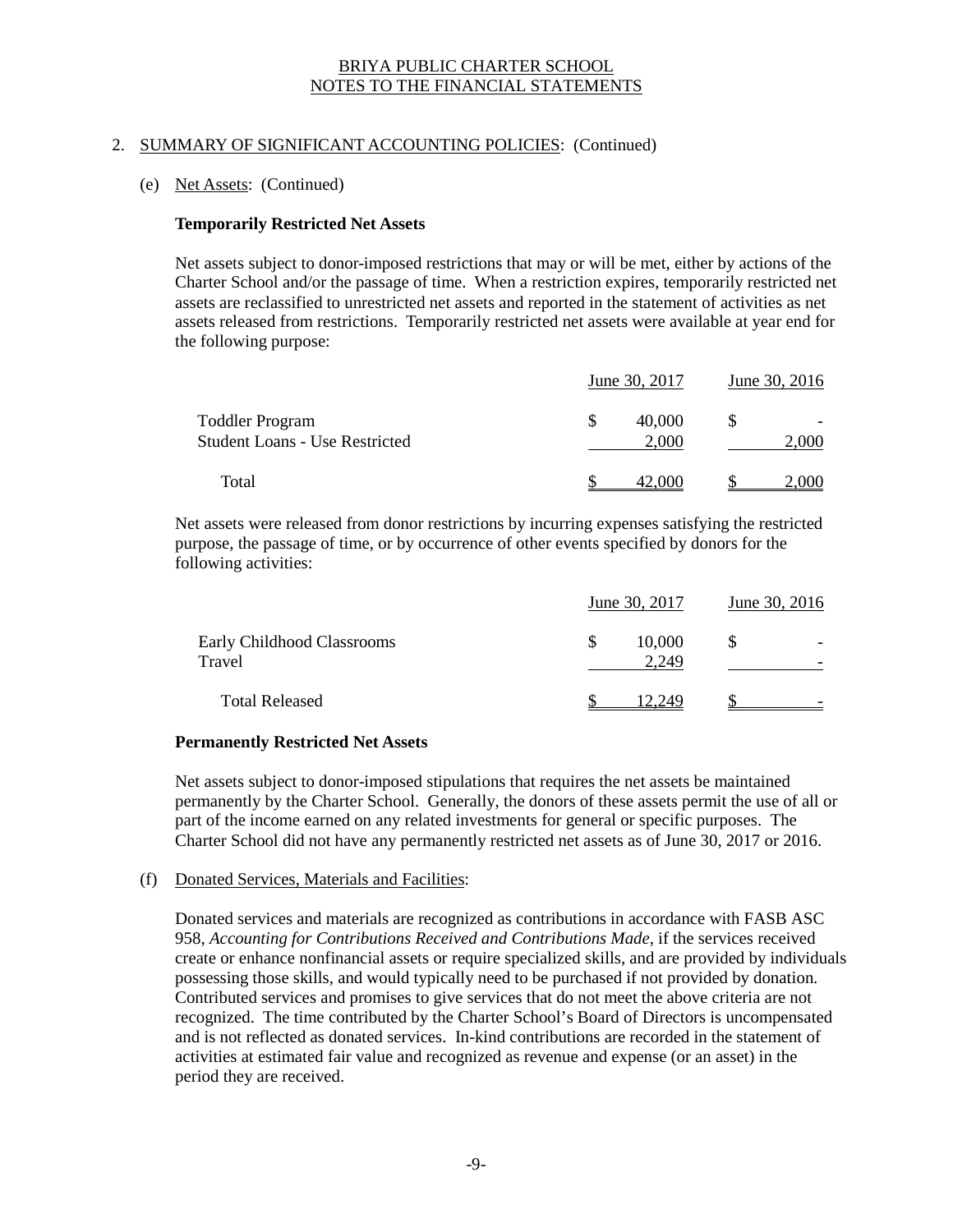### 2. SUMMARY OF SIGNIFICANT ACCOUNTING POLICIES: (Continued)

#### (f) Donated Services, Materials and Facilities: (Continued)

The estimated value of donated services, materials and facilities has been recorded in the financial statements as follows:

|                         | June 30, 2017 | June 30, 2016 |
|-------------------------|---------------|---------------|
| <b>General Services</b> | \$<br>750     | 2,100         |
| <b>Fixed Assets</b>     | 25,289        |               |
| Materials               | 3,400         |               |
| Facilities              | 84,215        | 81,762        |
| Total                   | 113.654       | 83,862        |

#### (g) Functional Expenses:

The costs of providing the Charter School's various programs and supporting services have been summarized on a functional basis in the accompanying statement of activities. Accordingly, certain costs have been allocated among the programs, fundraising and supporting services benefited on the basis of direct labor, equivalent number of employees and actual purpose of the expenditure.

#### (h) Use of Estimates:

The preparation of financial statements in conformity with accounting principles generally accepted in the United States of America requires management to make estimates and assumptions that affect the reported amounts of assets, liabilities, the disclosure of contingent assets and liabilities at the date of the financial statements, and the reported amounts of support and revenues and expenses during the reporting period. Actual results could differ from those estimates.

#### (i) Recognition of Salary Expense:

Salary expense is recognized in the year the service is rendered, which coincides with the academic year. Salaries unpaid at June 30 are recognized as expense and accrued salaries.

#### (j) Certificates of Deposit:

Certificates of deposit are other investments with original maturities greater than three months and are carried at cost. The certificates of deposit do not qualify as securities as defined in Financial Accounting Standard Board ("FASB") Accounting Standards Codification ("ASC") 320, *Investments - Debt and Equity Securities*, thus the fair value disclosures required by ASC 820, Fair Value Measurements and Disclosures, are not provided.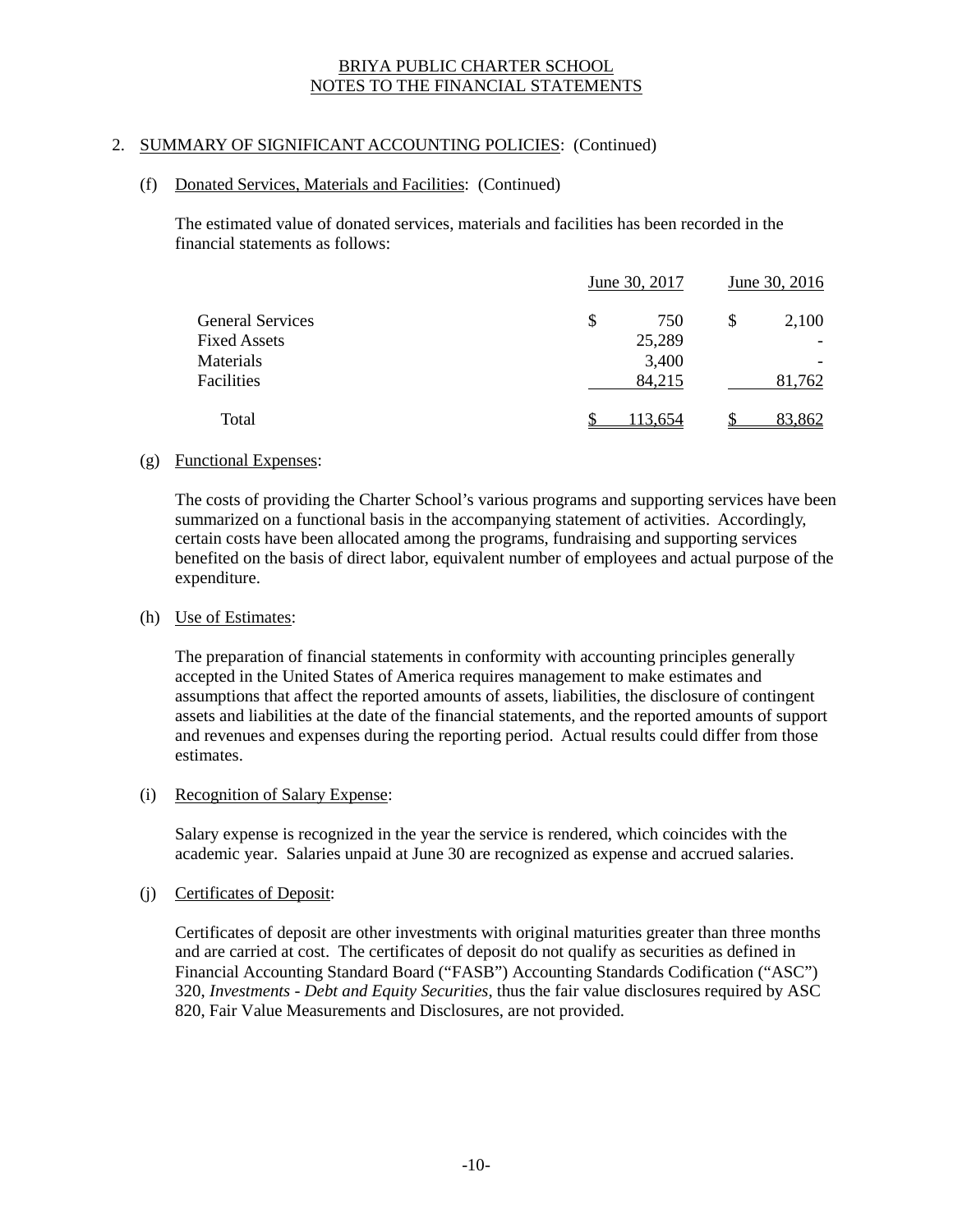### 2. SUMMARY OF SIGNIFICANT ACCOUNTING POLICIES: (Continued)

#### (k) Fair Value of Certain Financial Instruments:

Some of the Charter School's financial instruments are not measured at fair value on a recurring basis but nevertheless are recorded at amounts that approximate fair value due to their liquid or short-term nature. Such accounts include cash and cash equivalents, accounts receivable, prepaid expenses, accounts payable, and accrued expenses.

### 3. ACCOUNTING FOR UNCERTAIN TAX POSITIONS:

Accounting principles generally accepted in the United States of America provide consistent guidance for the accounting for uncertainty in income taxes recognized in the Charter School's financial statements and prescribe a threshold of "more likely than not" for recognition of tax positions taken or expected to be taken in a tax return. The Charter School performed an evaluation of uncertain tax positions for the year ended June 30, 2017, and determined that there were no matters that would require recognition in the financial statements or that may have any effect on its tax-exempt status. As of June 30, 2017, the statute of limitations for tax years 2013 through 2015 remains open with the U.S. federal jurisdiction or the various states and local jurisdictions in which the Charter School files tax returns. It is the Charter School's policy to recognize interest and/or penalties related to uncertain tax positions, if any, in income tax expense. As of June 30, 2017, the Charter School had no accruals for interest and/or penalties.

#### 4. CASH, CASH EQUIVALENTS AND CERTIFICATES OF DEPOSIT:

#### **Cash and Cash Equivalents**

Cash and cash equivalents at June 30, 2017 and 2016, totaled \$7,040,283 and \$2,620,018, respectively, and consisted of the following:

|                                               | June 30, 2017 | June 30, 2016 |
|-----------------------------------------------|---------------|---------------|
| <b>Interest Bearing Checking Account</b>      | 4,876,465     | 1,062,746     |
| <b>Savings Accounts</b>                       | 26,675        | 42,354        |
| <b>Non-Interest Bearing Checking Accounts</b> | 1,128,670     | 1,506,316     |
| Money Market - Treasury Obligations           | 1,008,473     | 8,602         |
| Total                                         | 7.040,283     | 2.620.018     |

#### **Certificates of Deposit**

Certificates of Deposit are purchased from banking institutions by the Charter School and the Manufacturers and Traders Trust Co. as custodian for the Charter School. Certificates of Deposits are valued at original cost plus reinvested interest. Balances at year end consisted of the following:

|                                | June 30, 2017 | June 30, 2016 |
|--------------------------------|---------------|---------------|
| <b>Certificates of Deposit</b> | \$ 4.410.792  | \$4,356,093   |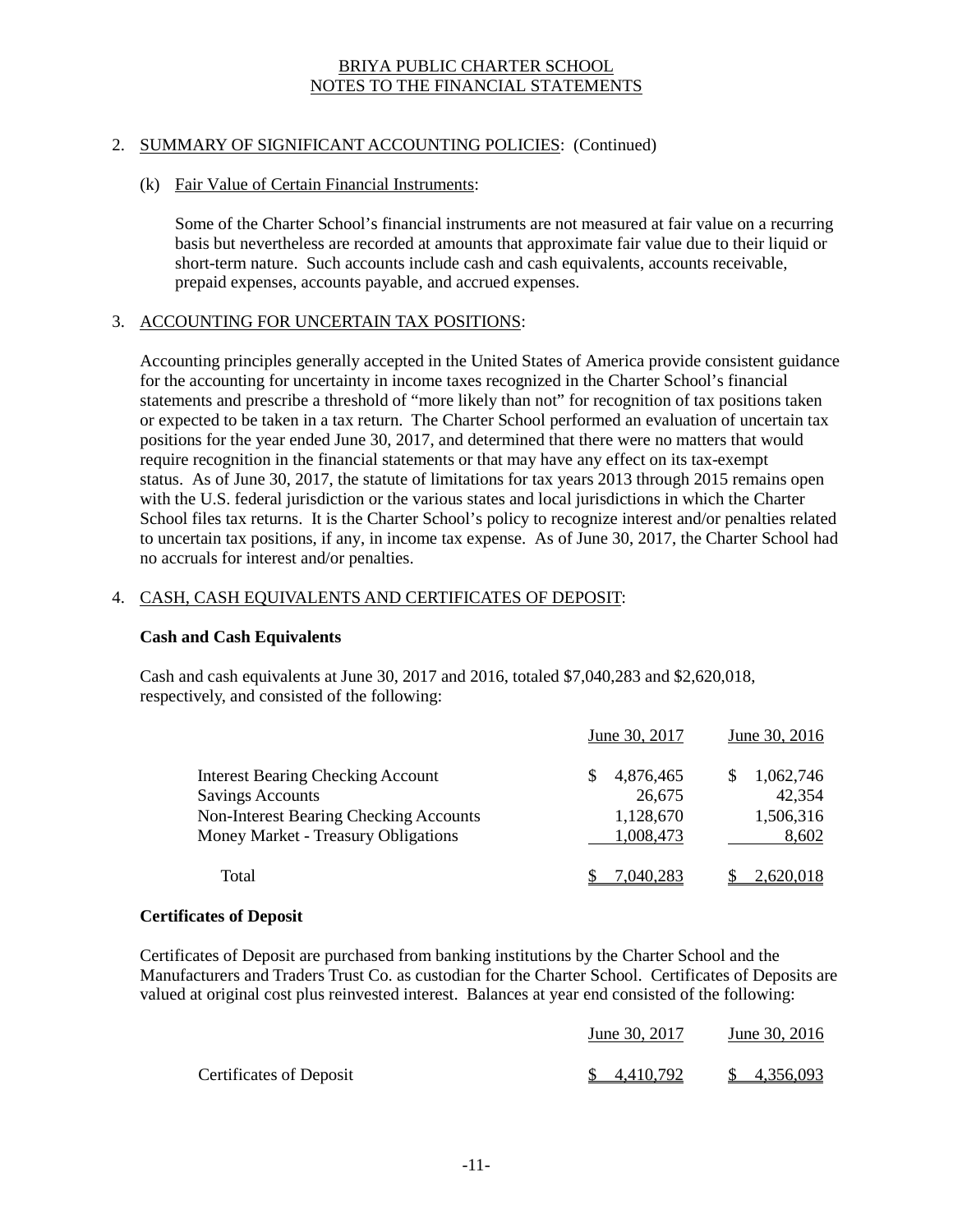### 4. CASH, CASH EQUIVALENTS AND CERTIFICATES OF DEPOSIT: (Continued)

For purposes of the cash flow statement and financial statement presentation, cash and cash equivalents are short term, highly liquid investments with maturities of three months or less, including money market mutual accounts.

The Charter School maintains its cash in multiple financial institutions, with most of the cash being held by one banking institution. These cash accounts are covered under the Federal Deposit Insurance Corporation (FDIC) Program. Federal Deposit Insurance Corporation insurance coverage is \$250,000 per banking institution. Deposits held in non-interest bearing transaction accounts are aggregated with interest bearing deposits and the combined total is insured up to \$250,000 per banking institution.

As of June 30, 2017 and 2016, \$1,057,166 and \$1,001,493, respectively, of the bank balance was deposited in excess of Federal Deposit Insurance Corporation limits. Due to increased cash flows at certain times during the year, the amount of funds at risk may have been greater than at year-end. The Charter School would be at risk for any funds held in excess of the insured amounts.

In order to minimize this risk, the Charter School has entered into a repurchase agreement with PNC Bank in which the bank agreed to transfer to the Charter School an interest in securities issued or guaranteed by the United States or an agency thereof against the transfer of funds from the Charter School to the respective bank. Per the repurchase agreement, funds in excess of \$50,000 are transferred out on a daily basis. The amount of funds transferred back the next day includes the original purchase price plus interest earned. The Charter School has not experienced any losses related to these accounts and does not believe it is exposed to any significant credit risk on cash and cash equivalents. The balance of this account as of June 30, 2017 and 2016 is \$129,659 and \$872,808, respectively. These amounts are included in the interest bearing checking amounts above.

As of June 30, 2017 and 2016, \$1,008,473 and \$8,602, respectively, was held in money market funds that are not federally insured. Management has minimized risk related to these money funds by investing in high quality short term securities as well as certain repurchase agreements that are backed by high quality securities. The money market funds seek to maintain a share price of \$1.00. The Charter School has not experienced any losses related to these accounts and does not believe it is exposed to any significant credit risk on these accounts.

### 5. INVESTMENT IN AFFILIATE - MAMIE D. LEE LLC:

Mamie D. Lee, LLC (LLC), was formed on October 1, 2015, by Briya Public Charter School and Bridges Public Charter School for the purpose of leasing property from the District of Columbia and to renovate, remodel, operate, manage, maintain, improve, repair and rent space to the two member charter schools. Each of the two member charter schools have equal fifty percent (50%) voting rights in the LLC. Briya Public Charter School's investment in Mamie D. Lee, LLC is accounted for on the equity method. The equity method provides that each member is allocated their proportionate share of the LLC's net profits and losses. For the years ending June 30, 2017 and 2016, Briya Public Charter School was allocated 92.4% and 92%, respectively, of the LLC's net profits, losses and cash flows. Per the agreement between the Charter School and the LLC, member contributions were required to be paid, all of which were made prior to the year ended June 30, 2016.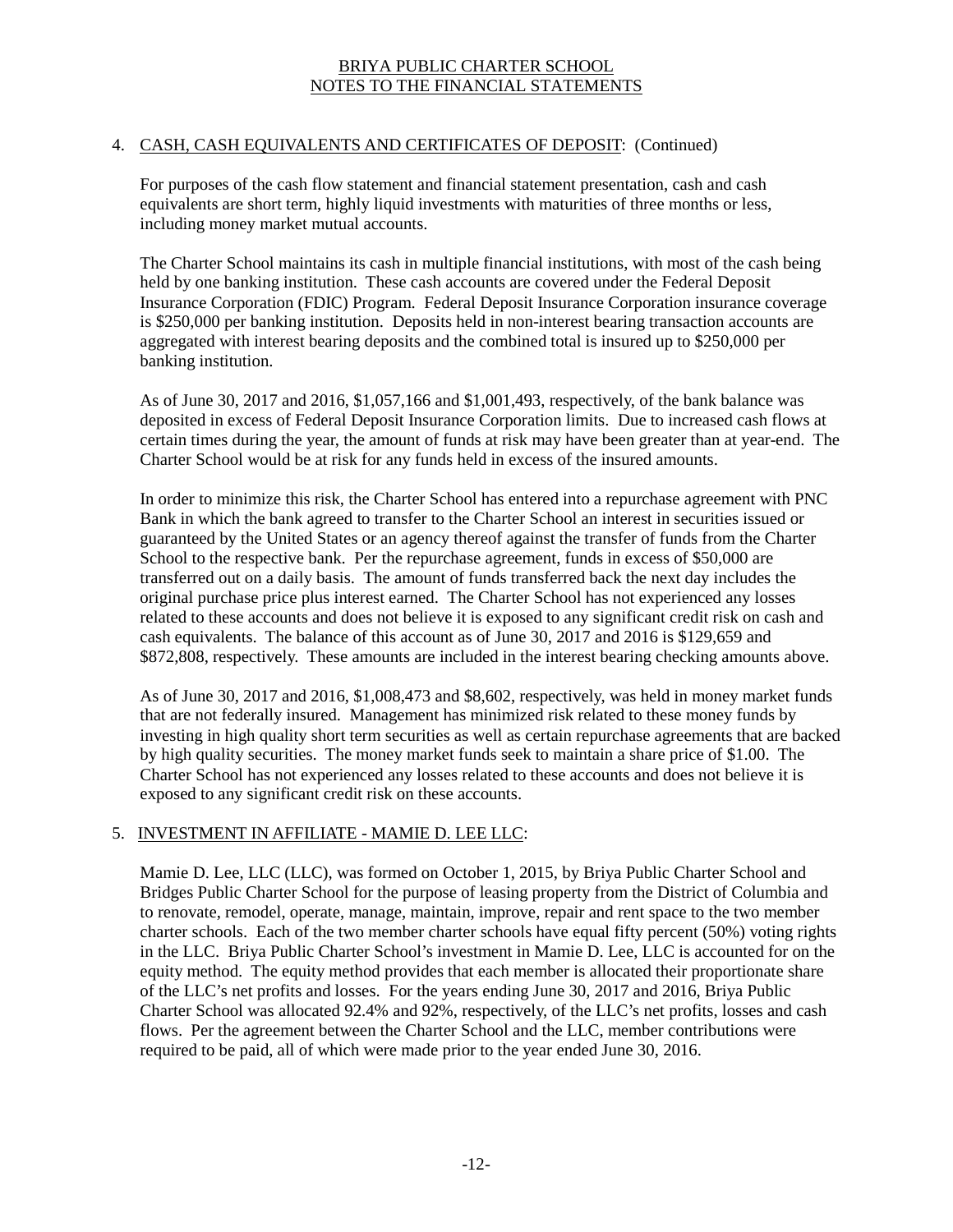### 5. INVESTMENT IN AFFILIATE - MAMIE D. LEE LLC: (Continued)

The balance of the Charter School's investment in Mamie D. Lee, LLC, at June 30, 2017 and 2016 was \$2,382,483 and \$5,621,784, respectively. The Charter School's proportion of net profits and losses of the LLC for the years ended June 30, 2017 and 2016 was (\$466,566) and \$21,784, respectively. The following tables detail the Charter School's investment in affiliate:

| Balance - June 30, 2016                                 | \$.<br>5,621,784          |
|---------------------------------------------------------|---------------------------|
| <b>Member Distributions</b><br>Share of Earnings/(Loss) | (2,772,735)<br>(466, 566) |
| Balance - June 30, 2017                                 | 2.382.483                 |
| Balance - June 30, 2015                                 | \$                        |
| <b>Member Contributions</b><br>Share of Earnings/(Loss) | 5,600,000<br>21,784       |
| Balance - June 30, 2016                                 | 5.621.784                 |

Assets, liabilities and members' equity of Mamie D. Lee, LLC, as of June 30, 2017 and 2016 were as follows:

|                                         | June 30, 2017              | June 30, 2016             |
|-----------------------------------------|----------------------------|---------------------------|
| Assets                                  | \$33,938,285               | \$23,648,797              |
| <b>Total Assets</b>                     | \$33,938,285               | \$23,648,797              |
| Liabilities<br>Members' Equity          | \$ 31,360,549<br>2,577,736 | \$17,566,119<br>6,082,678 |
| <b>Total Liabilities and Net Assets</b> | 33,938,285                 | <u>23,648,797</u>         |

The activities of Mamie D. Lee, LLC, as of June 30, 2017 and 2016 were as follows:

|                                 | June 30, 2017                  | June 30, 2016      |
|---------------------------------|--------------------------------|--------------------|
| Revenues<br><b>Expenses</b>     | 2,589,906<br>S.<br>(3.094.848) | 46,959<br>(23,281) |
| Total Change in Members' Equity | (504.942)                      | 23,678             |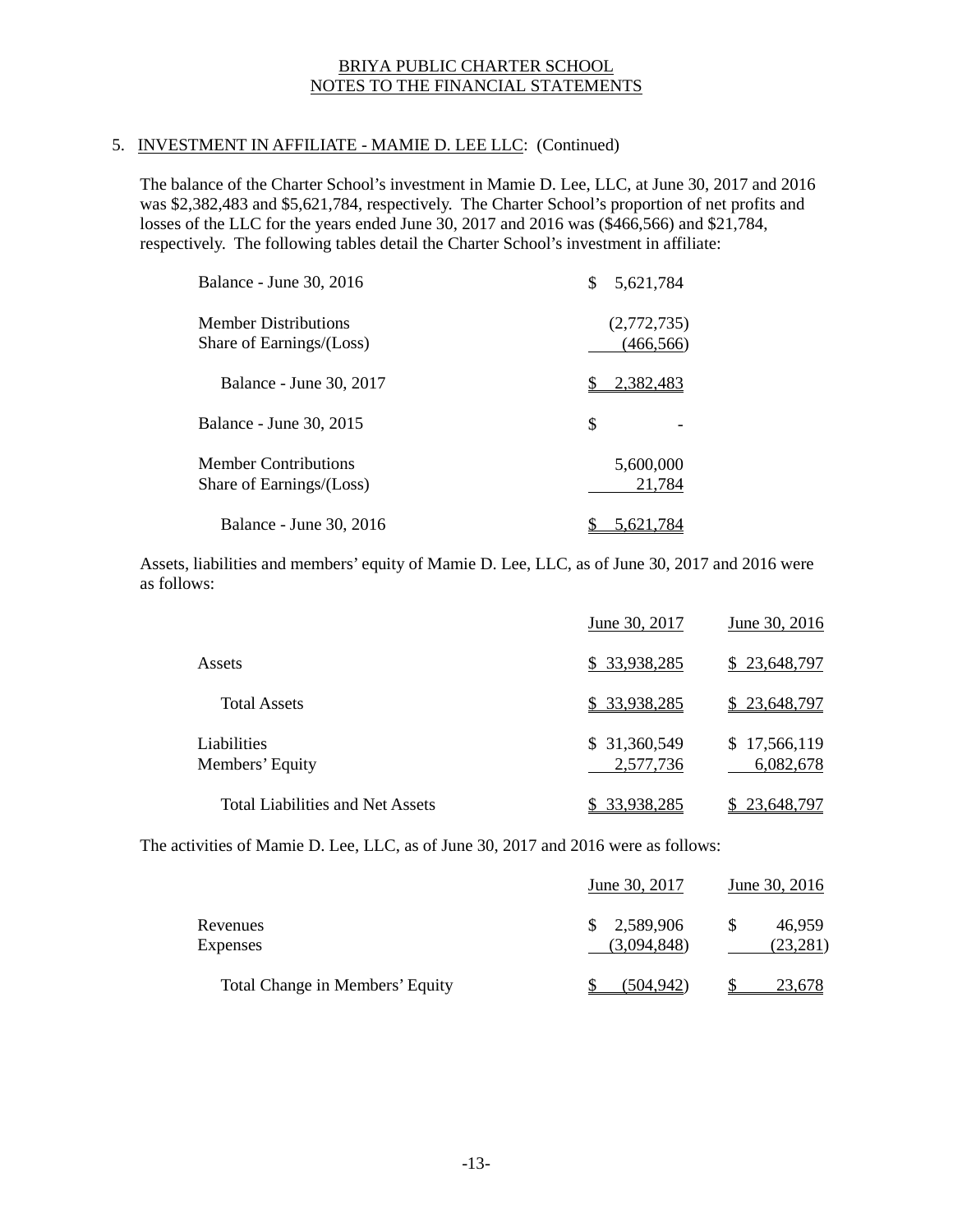### 6. ACCOUNTS, GRANTS, AND PROMISES RECEIVABLE:

#### **Accounts and Grants Receivable**

Accounts and grants receivable are considered to be fully collectible by management. Balances as of June 30, 2017 and 2016 consisted of the following:

|                                                    |    | June 30, 2017 | June 30, 2016 |
|----------------------------------------------------|----|---------------|---------------|
| <b>Accounts Receivable:</b>                        |    |               |               |
| Per Pupil Funding                                  | \$ | 6,979         | \$<br>12,834  |
| Interest                                           |    | 5,274         | 5,212         |
| <b>Related Organizations</b>                       |    | 9,720         | 73,703        |
| Other                                              |    | 4,432         | 558           |
| Total                                              | S  | 26,405        | 92,307        |
| Grants:                                            |    |               |               |
| <b>Immigrant Justice Legal Services</b>            | \$ | 15,955        | \$            |
| National School Lunch Program                      |    | 5,731         | 8,873         |
| <b>Healthy Schools Act</b>                         |    | 298           | 496           |
| <b>Community Schools</b>                           |    | 42,530        | 19,367        |
| Scholarship for Opportunity and Results Act (SOAR) |    | 161,738       | 127,537       |
| E-Rate                                             |    | 52,029        |               |
| Total                                              |    | 278,281       | 156.273       |

The Charter School's accounts and grants receivable consists of unsecured amounts due from public funding sources whose ability to pay is subject to changes in general economic conditions. Because the Charter School does not require collateral, it is at credit risk for the amounts owed to the Charter School throughout the year and at year end.

Accounts and grants receivable are stated at the amount management expects to collect from outstanding balances. Management provides for probable uncollectible amounts through a provision for bad debt expense and an adjustment to a valuation allowance based on its assessment of the current status of individual accounts. Balances that are still outstanding after management has used reasonable collection efforts are written off through a charge to the valuation allowance and a credit to accounts or grants receivable.

Trade receivables related to program service fees are recognized as revenue on the accrual basis of accounting at the time the program activity has occurred. Credit is extended for a period of 60 days with no interest accrual at which time payment is considered delinquent. Trade receivables are written off as uncollectible when payment has not been received after 180 days.

#### **Promises Receivable**

Contributions are recognized when the donor makes a promise to give that is, in substance, unconditional. Promises to give represent amounts committed by donors that have not been received by the Charter School. The Charter School uses the allowance method to determine uncollectible promises to give.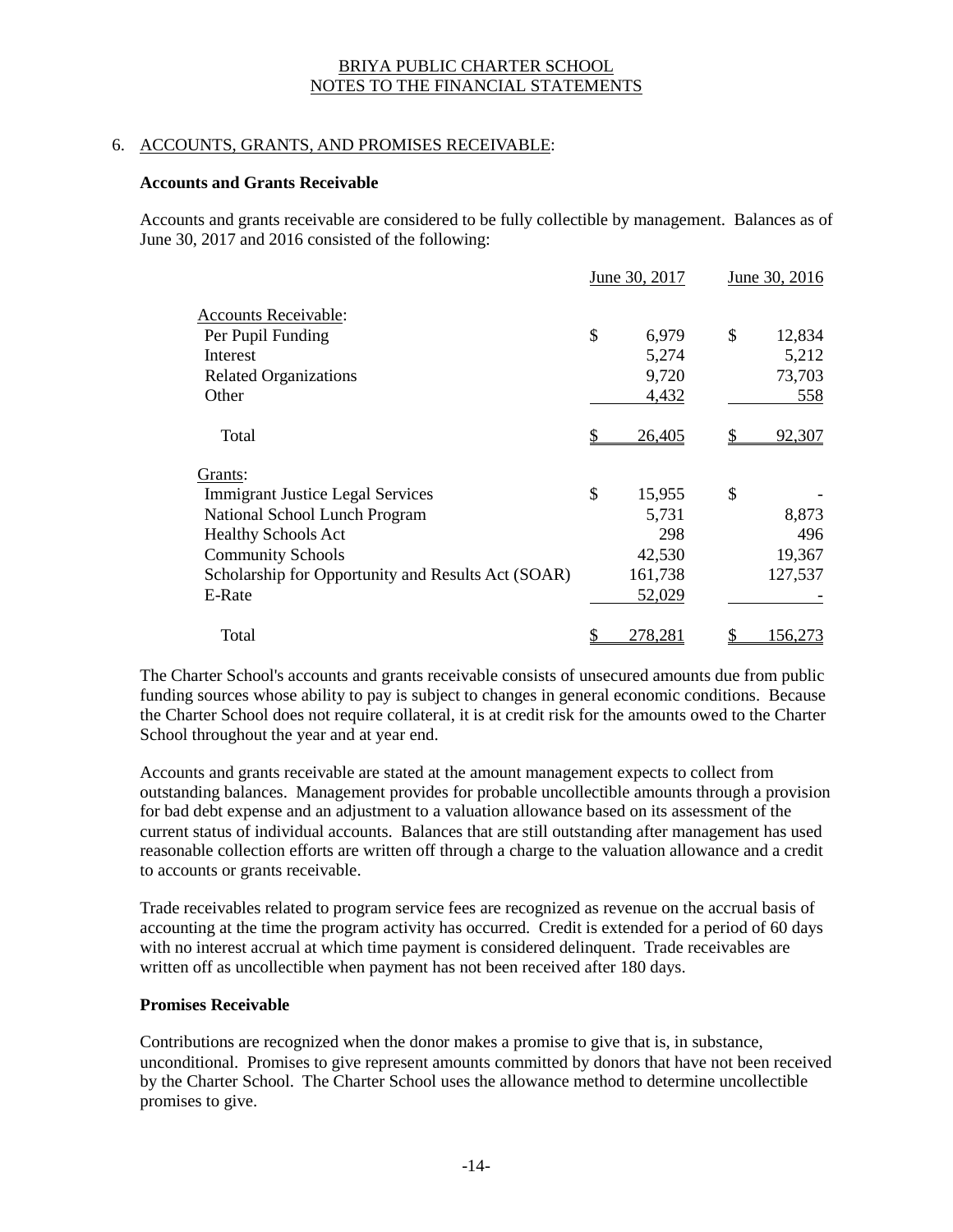### 6. ACCOUNTS, GRANTS, AND PROMISES RECEIVABLE: (Continued)

#### **Promises Receivable** (Continued)

Balances at year end consisted of:

|                        | June 30, 2017 | June 30, 2016            |
|------------------------|---------------|--------------------------|
| <b>Toddler Program</b> | 40,000        | $\overline{\phantom{0}}$ |
| Total                  | (1)(1)        | -                        |

The above unconditional promises receivable are all due to be received in less than one year.

#### 7. FIXED ASSETS:

Furniture and equipment, and leasehold improvements are recorded at cost or in the case of contributed property at the fair market value at the date of the contribution. If an expenditure in excess of \$1,000 results in an asset having an estimated useful life which extends substantially beyond the year of acquisition, the expenditure is capitalized at cost and depreciated or amortized over the estimated useful lives of the assets. When assets are retired or otherwise disposed of, the cost and related accumulated depreciation or amortization is removed from the accounts and any resulting gain or loss is reflected in revenues for the period. Depreciation and amortization has been provided on the straight-line method over the estimated useful lives of the assets. Depreciation and amortization expense for the years ended June 30, 2017 and 2016 was \$202,743 and \$143,336, respectively. Maintenance and repairs are charged to expenses as incurred. Major classifications of fixed assets and their estimated useful lives are as summarized below:

| June 30, 2017                 |             |               | Accumulated<br>Depreciation |              |
|-------------------------------|-------------|---------------|-----------------------------|--------------|
|                               | Depreciable |               | and                         | Net Book     |
|                               | Life        | Cost          | Amortization                | Value        |
| Furniture and Equipment       | 5 Years     | \$<br>158,157 | $\mathbb{S}$<br>125,111     | \$<br>33,046 |
| Computers and Software        | 3-5 Years   | 914,857       | 437,878                     | 476,979      |
| Leasehold Improvements        | 3 Years     | 314,552       | 241,414                     | 73,138       |
| Total                         |             | ,387,566      | 804,403                     | 583,163      |
| June 30, 2016                 |             |               | Accumulated                 |              |
|                               |             |               | Depreciation                |              |
|                               | Depreciable |               | and                         | Net Book     |
|                               | Life        | Cost          | Amortization                | Value        |
| Furniture and Equipment       | 5 Years     | \$<br>130,649 | $\mathbb{S}$<br>117,004     | \$<br>13,645 |
| <b>Computers and Software</b> | 3-5 Years   | 659,562       | 314,549                     | 345,013      |
| Leasehold Improvements        | 3 Years     | 285,013       | 238,828                     | 46,185       |
| Total                         |             | ,075,224      | 670,381                     | 404,843      |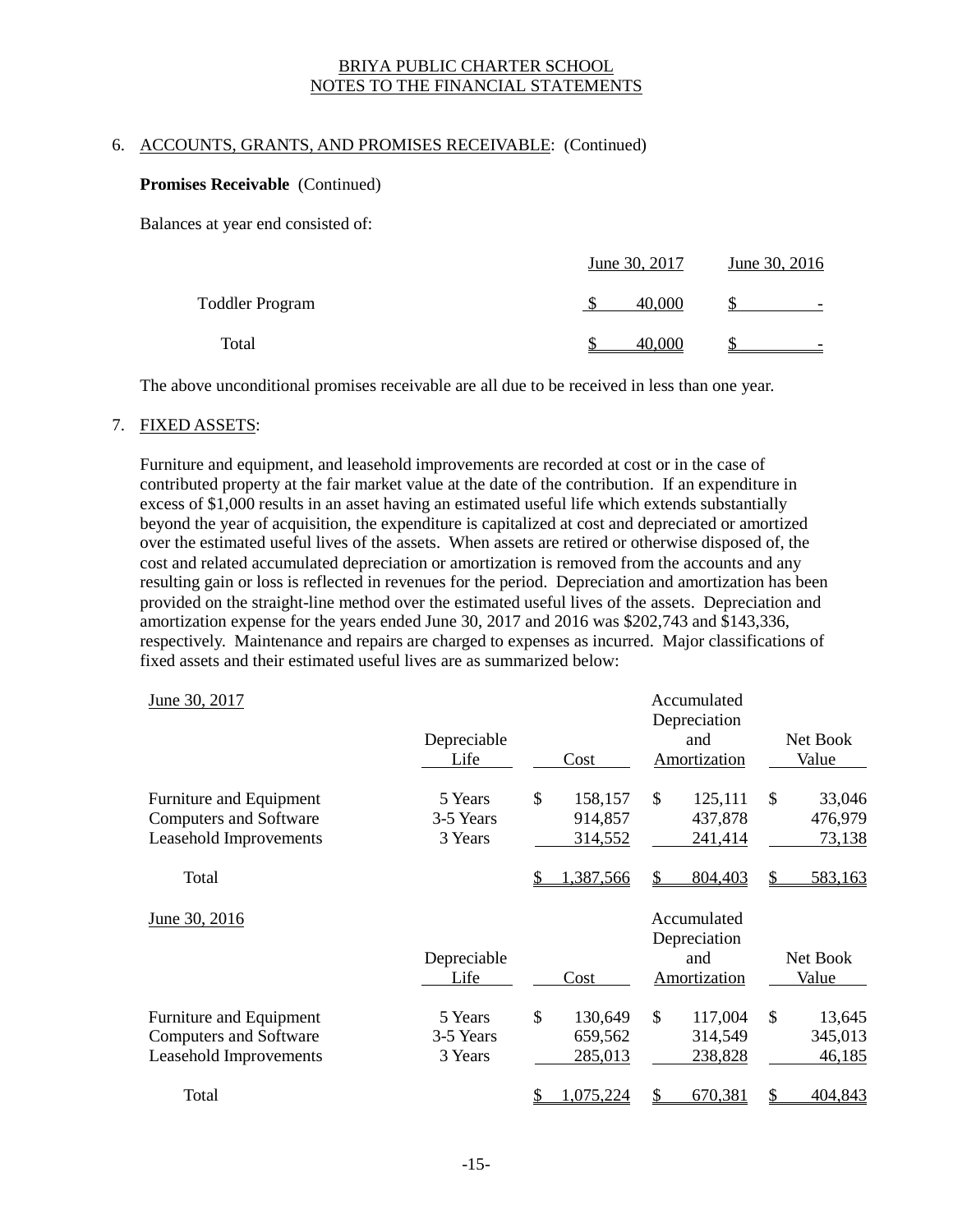### 8. CAPITAL LEASE - LEASEHOLD AND CAPITAL LEASE PAYABLE:

On November 1, 2010, Briya Public Charter School entered into a 30-year lease with Mary's Center for Maternal and Child Care, Inc., for approximately 7,735 square feet located at 3910 Georgia Avenue, NW, Washington, DC. Rent for approximately 1,215 square feet of space has been abated at the present time. Rent is at a fixed rate of \$15 per square foot in year one and shall increase one percent (1%) each subsequent year over the previous year's rate per square foot per year. The commencement date of this lease was July 1, 2011. The lease may be terminated by a written notice of intent to terminate at least six months prior to the date desired and written consent by the landlord. The Charter School has the option to buy in ten years. The Charter School contributed \$374,000 towards the design and construction of leasehold improvements and \$171,640 to the cost of equipping and furnishing the premises. On July 1, 2011, the cost value of the capital lease was \$2,056,499. This amount includes the total lease payments of \$1,682,499 and \$374,000 for the design and construction. The lease has been capitalized and is being amortized over 30 years beginning on July 1, 2011. Amortization expense related to this capital lease for the years ended June 30, 2017 and 2016 was \$68,550. The capital lease is summarized as follows:

| June 30, 2017              | Life of Lease |     | Cost      | Accumulated<br>Amortization |     | <b>Book Value</b> |
|----------------------------|---------------|-----|-----------|-----------------------------|-----|-------------------|
| Leasehold - Georgia Avenue | 30 Years      | \$. | 2,056,499 | \$<br>411,299               | \$. | 1,645,200         |
| June 30, 2016              | Life of Lease |     | Cost      | Accumulated<br>Amortization |     | <b>Book Value</b> |
| Leasehold - Georgia Avenue | 30 Years      | S   | 2,056,499 | \$<br>342,749               | S   | 1,713,750         |

The capital lease payable in the original amount of \$1,682,499 consists of the total lease payments per the agreement of \$3,401,963 less a net present value discount of 5% over 30 years of \$1,719,464. The unpaid balance as of June 30, 2017 and 2016 was \$ 1,573,591 and \$1,596,552, respectively. Total payments made in the current year of \$102,789 resulted in a reduction of the capital lease payable by \$22,961 and recognition of imputed interested of \$79,828. The Charter School is committed under a capital lease to make future minimum payments as follows:

| Year Ending June 30, | Total         | Principal    | Interest     |
|----------------------|---------------|--------------|--------------|
| 2018                 | \$<br>103,817 | \$<br>25,137 | \$<br>78,680 |
| 2019                 | 104,855       | 27,432       | 77,423       |
| 2020                 | 105,903       | 29,852       | 76,051       |
| 2021                 | 106,962       | 32,404       | 74,558       |
| 2022                 | 108,032       | 35,094       | 72,938       |
| Thereafter           | 2,270,726     | 1,423,672    | 847,054      |
| Totals               | 2,800,295     | 1,573,591    | ,226,704     |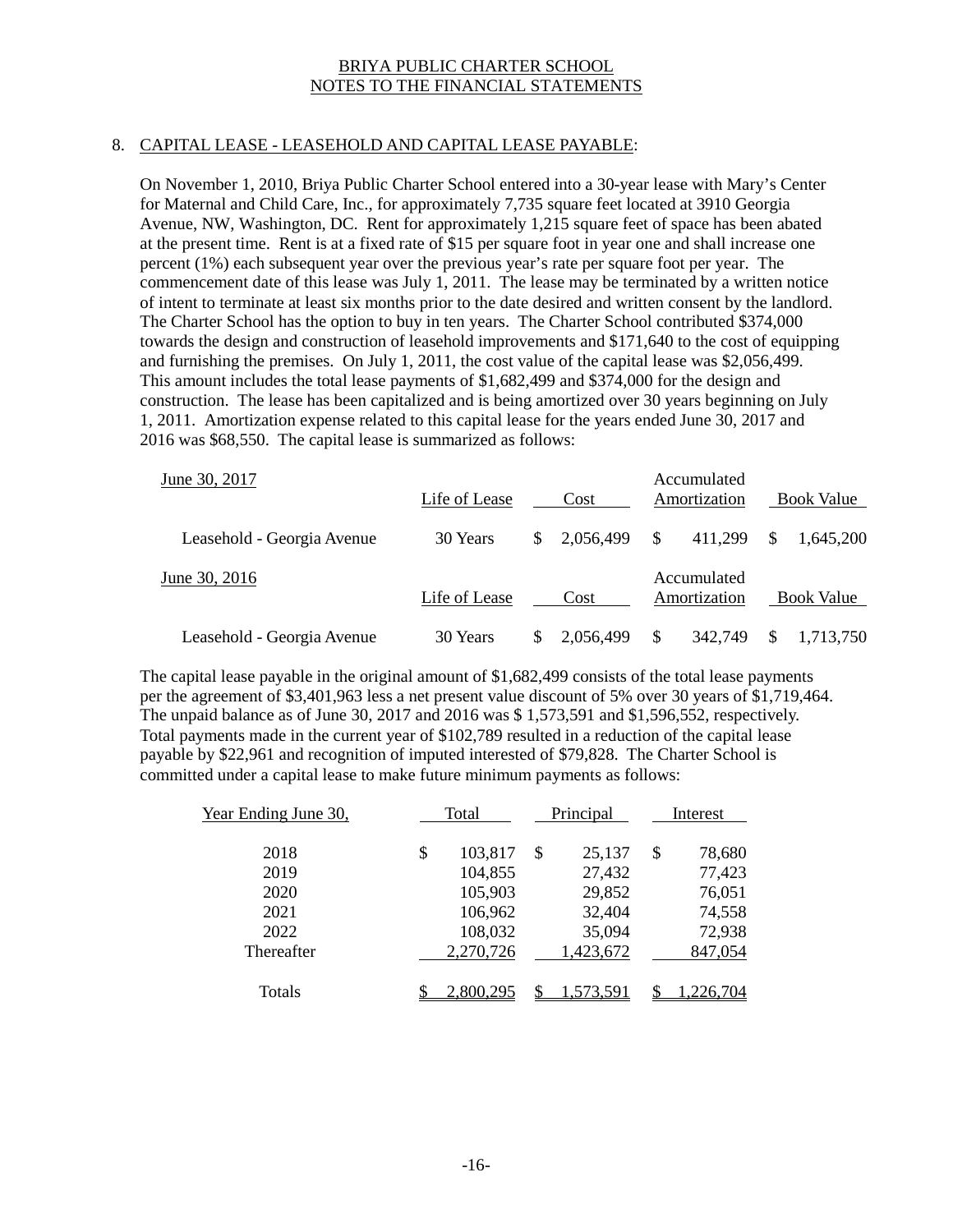### 9. DEFERRED RENT:

Accounting principles generally accepted in the United States of America require that rent expense, pursuant to a non-cancelable lease that includes fixed scheduled rent increases, be recorded on a straight-line basis over the term of the lease. The difference between this expense and the required lease payments is reflected as a deferred rent in the accompanying statements of financial position. The Charter School entered into an operating lease agreement and a sublease agreement, as more fully discussed in Note 13, for the rental and sublease of space at the Gallatin Street Building in Washington, DC. As a result of these agreements, a net amount of \$218,680 representing future payments has been recorded as a liability to adjust the actual rent paid to conform to the straight-line basis. The balance of the unamortized deferred rent at June 30, 2017 and 2016 was \$218,680 and \$-0-, respectively. A summary of the net rent obligation and change in deferred rent related to these leases are as follows:

|                      | Rent          | Deferred         |    | Rent       |
|----------------------|---------------|------------------|----|------------|
| Year Ending June 30, | Obligation    | Rent             |    | Payment    |
|                      |               |                  |    |            |
| 2018                 | \$<br>687,280 | \$<br>(140, 580) | \$ | 546,700    |
| 2019                 | 687,280       | (62, 480)        |    | 624,800    |
| 2020                 | 687,280       | 15,620           |    | 702,900    |
| 2021                 | 687,280       | 15,620           |    | 702,900    |
| 2022                 | 687,280       | 15,620           |    | 702,900    |
| Thereafter           | 16,494,719    | 374,880          |    | 16,869,599 |
| Totals               | 19.931.119    | \$<br>218,680    | S  | 20.149.799 |

#### 10. DISTRICT OF COLUMBIA PUBLIC CHARTER SCHOOL BOARD CONTRACT:

The Charter School was approved by the District of Columbia Public Charter School Board (DCPCSB) to operate a charter school in the District of Columbia. The contract dated July 1, 2006, provides for a 15-year charter, unless sooner terminated in accordance with the contract. As part of the agreement with the DCPCSB, the Charter School may be charged a public charter school fee, which is not to exceed one percent of the total revenues (less philanthropic and investment revenues) within the annual budget to cover the costs of undertaking the ongoing administrative responsibilities to the Board. For the years ended June 30, 2017 and 2016, the Charter School incurred \$93,751 and \$73,165, respectively, in administrative fees.

### 11. PER-PUPIL FUNDING ALLOCATION:

The Charter School receives local funding from the District of Columbia in the form of per-pupil educational allotments and facility allotments. This funding is based on the equivalent number of full-time students and is determined annually. The number of equivalent full-time students for the year ended June 30, 2017 and 2016 was 644 and 497, respectively.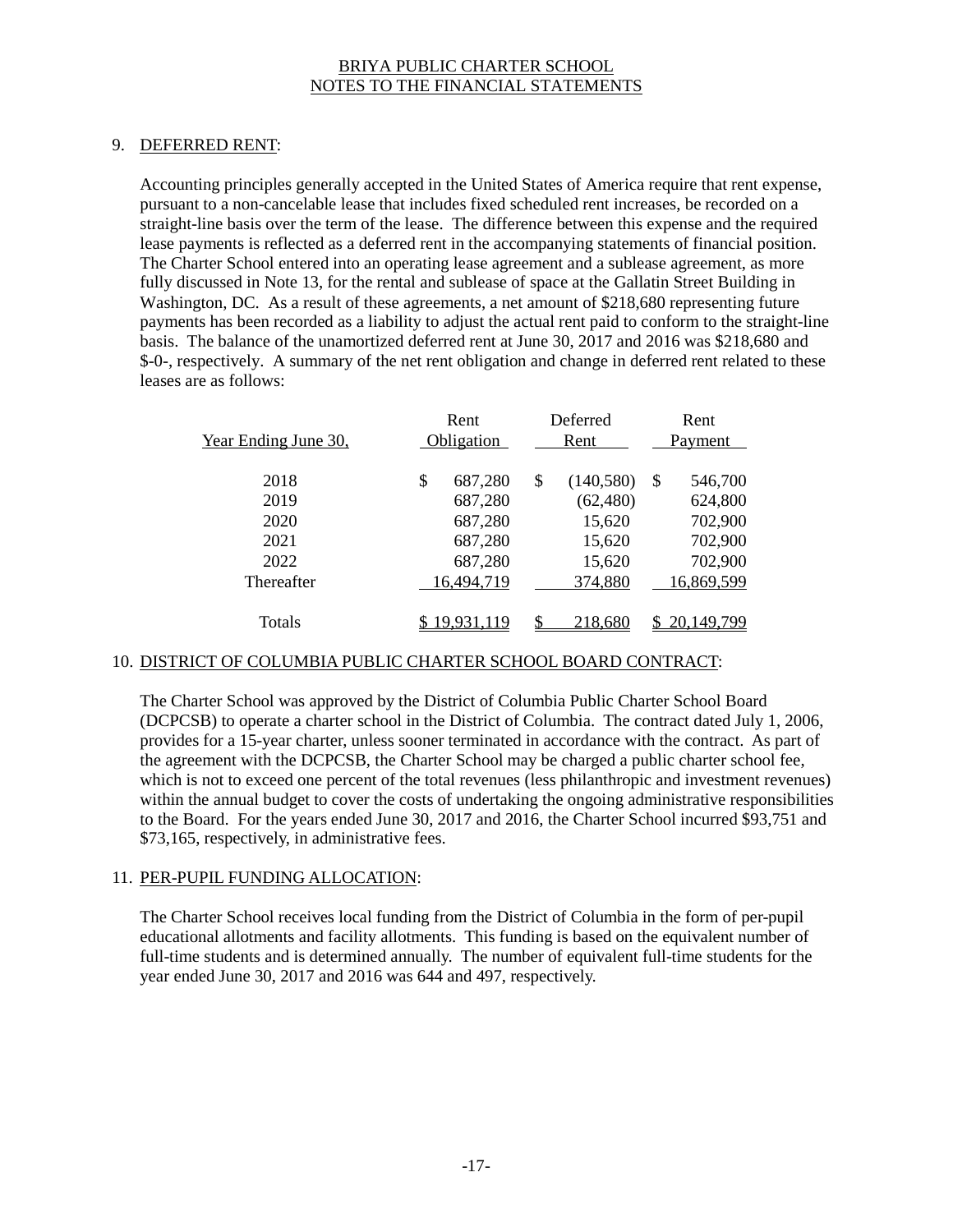### 11. PER-PUPIL FUNDING ALLOCATION: (Continued)

Per-pupil funding for the years ended June 30, 2017 and 2016 was as follows:

|                              | June 30, 2017 | June 30, 2016 |
|------------------------------|---------------|---------------|
| Pre-School                   | \$<br>298,399 | \$<br>407,017 |
| Pre-Kindergarten             | 302,078       | 160,415       |
| Adult                        | 5,144,337     | 3,818,442     |
| <b>Special Education</b>     | 119,206       | 90,916        |
| English as a Second Language | 256,186       | 251,158       |
| At Risk                      | 27,564        | 43,659        |
| <b>Facilities Allowance</b>  | 2,011,856     | 1,552,628     |
| Total                        | 8,159,626     | 6,324,235     |

#### 12. FEDERAL ENTITLEMENTS AND GRANTS:

During the years ended June 30, 2017 and 2016, the Charter School participated in the following federal award programs:

|                                                    |   | June 30, 2017 |   | June 30, 2016 |
|----------------------------------------------------|---|---------------|---|---------------|
| Department of Education - IDEA                     | S | 2.606         | S | 1,651         |
| Department of Education - Charter School           |   |               |   |               |
| Dissemination Grant (Title V, Part B)              |   |               |   | 2,982         |
| National School Lunch and Breakfast Program        |   | 32,281        |   | 30,321        |
| Scholarship for Opportunity and Results Act (SOAR) |   | 508,825       |   | 1,014,870     |
| <b>Donated Commodities</b>                         |   | 1,722         |   | 571           |
| Total                                              |   | 545.4         |   |               |

#### 13. COMMITMENTS:

#### **Ontario Road - Mary's Center**

The Charter School entered into an amended lease agreement with the Mary's Center for Maternal and Childcare, Inc., effective for a one-year period commencing on August 16, 2010, and ending on August 15, 2011, for the rental of 4,171 square feet of space in a building located at 2355 Ontario Road, NW and 1707 Kalorama Road, NW, Washington, DC. This lease calls for monthly lease payments of \$10,080. The Charter School renewed the lease terms through July 31, 2018. The cost per square foot is \$29. The cost of these facilities was \$120,960 for each of the years ended June 30, 2017 and 2016. Future minimum payments due under this lease are as follows:

| Year Ending June 30, |  |
|----------------------|--|
|                      |  |

| 2018<br>2019 | S | 120,960<br>10,080 |
|--------------|---|-------------------|
| Total        |   | 131.040           |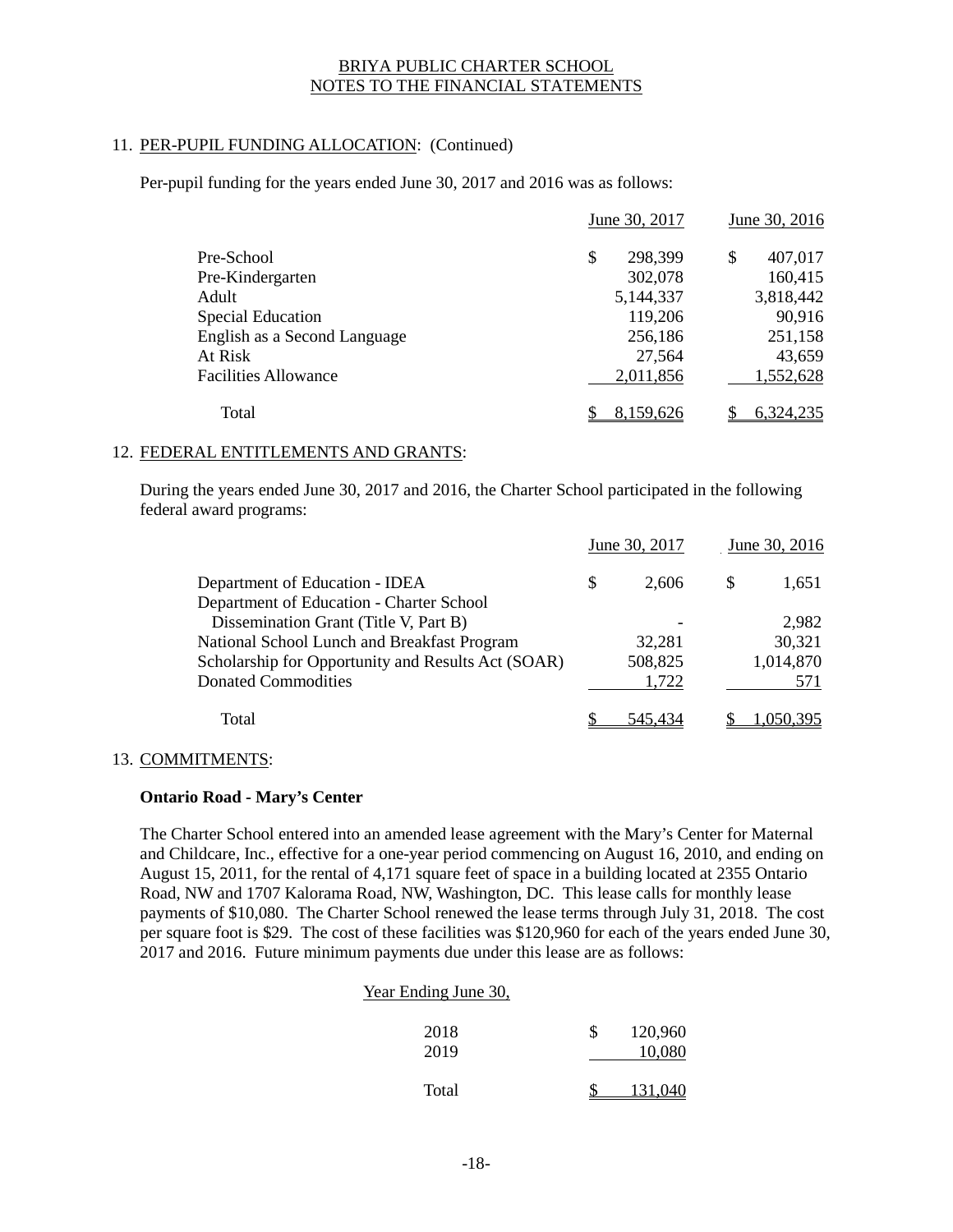### 13. COMMITMENTS: (Continued)

#### **Kalorama Road - Mary's Center**

On September 1, 2011, the Charter School entered into a lease agreement with the Mary's Center for Maternal and Childcare, Inc., for five years commencing on September 1, 2011, for 2,220 square feet of additional space at 2355 Ontario Road, NW, and 1707 Kalorama Road, NW, at \$21 per square foot. The payments increase by one percent (1%) each subsequent year over the previous year's rate. The lease currently calls for monthly lease payments of \$4,083. The lease has been renewed with the same terms through August 31, 2018. The cost of these facilities was \$48,917 and \$48,433 for the years ended June 30, 2017 and 2016, respectively. Future minimum payments due under this lease are as follows:

| Year Ending June 30, |   |                 |
|----------------------|---|-----------------|
| 2018<br>2019         | S | 49,406<br>8,248 |
| Total                |   | 57,654          |

#### **Newton Street - Jacqueline Bennett**

On September 23, 2013, the Charter School entered into a joint lease agreement with Jacqueline L. Bennett for the rental of storage space and internship housing located at 1726 Newton Street, NW. The lease was renewed on September 1, 2015. The lease, jointly entered with a Briya Education Fellow, was for one year and called for a monthly payment of \$3,087, reduced by \$758, which was the shared cost paid by the Briya intern as a tenant. This lease was extended for an additional oneyear term through August 31, 2017. Monthly lease payments of \$3,211 were required as of June 30, 2017. A security deposit of \$2,800 was made as of June 30, 2017, related to this lease. Rental expense was \$36,710 and \$29,107 for the years ended June 30, 2017 and 2016, respectively. Future minimum payments due under this lease are as follows:

| Year Ending June 30, |       |
|----------------------|-------|
| 2018                 | 6.422 |
| Total                |       |

#### **Gallatin Street - Mamie D. Lee, LLC**

On November 25, 2015, the Charter School entered into a thirty (30) year (sublease) agreement with Mamie D. Lee, LLC, (a related party) to occupy a portion of a new school building located at 100 Gallatin Street, NE, Washington, DC. The lease commenced on July 1, 2016, and is scheduled to expire on June 30, 2046. The Charter School has an option to renew the lease for an additional fourteen-year term. The Charter School has provided Mamie D. Lee, LLC, a first priority lien on the Charter School's Revenues. The annual usage fee represents an amount equal to a predetermined number of students multiplied by the per pupil facilities allowance of \$3,124 per student received from the District of Columbia.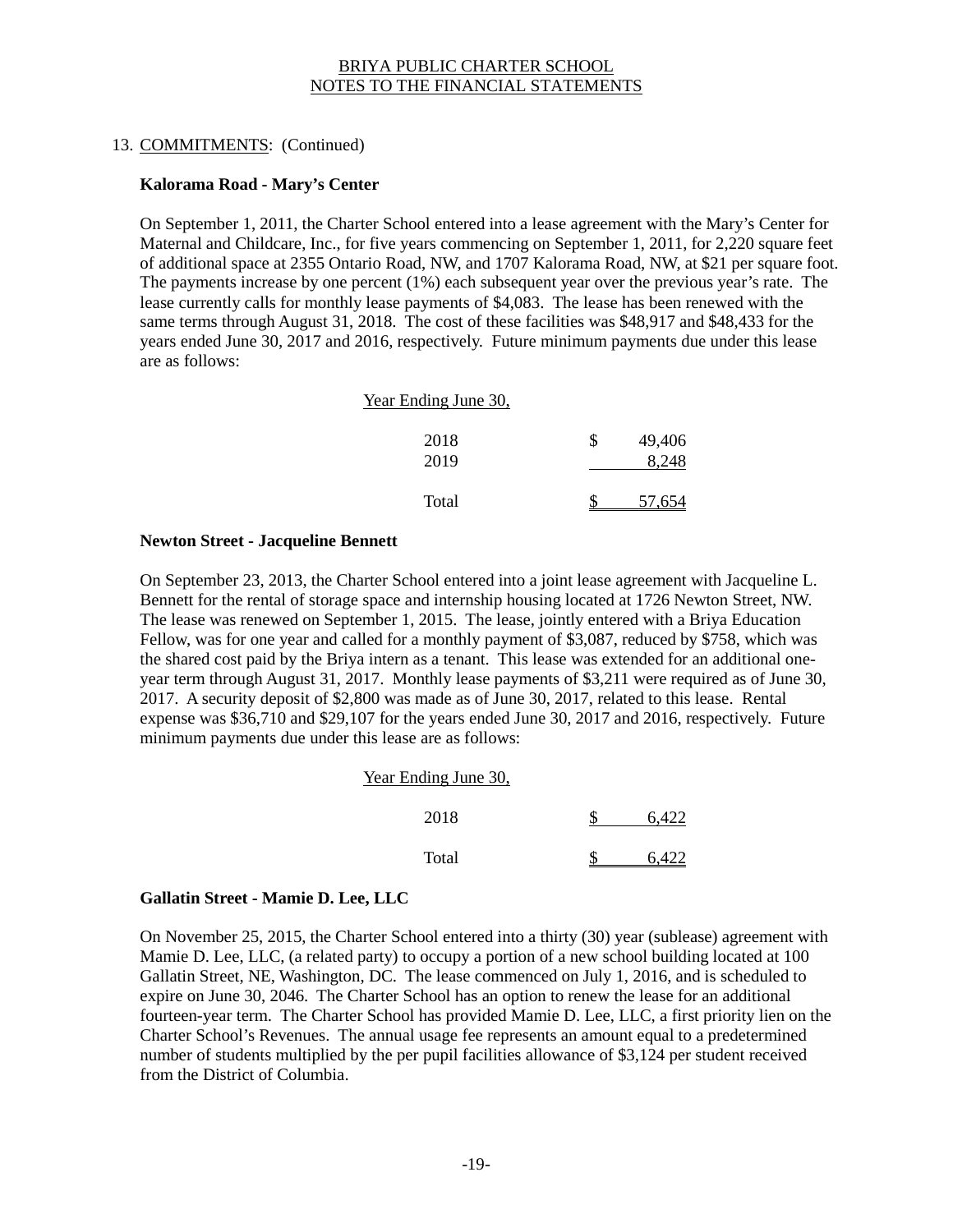### 13. COMMITMENTS: (Continued)

### **Gallatin Street - Mamie D. Lee, LLC** (Continued)

The usage fee is full service and includes all utilities, tax, maintenance, repairs, cleaning, snow removal, security monitoring and pest control. The cost of these facilities was \$1,110,717 for the year ended June 30, 2017. Future minimum rental lease payments due under this lease along with the change in deferred rent over the remaining life of the lease are as follows:

|                      | Rent            | Deferred         | Rent          |
|----------------------|-----------------|------------------|---------------|
| Year Ending June 30, | Obligation      | Rent             | Payment       |
| 2018                 | 1,110,717<br>\$ | \$<br>(264, 017) | \$<br>846,700 |
| 2019                 | 1,110,717       | (178, 417)       | 932,300       |
| 2020                 | 1,110,717       | (92, 625)        | 1,018,092     |
| 2021                 | 1,110,717       | (84, 753)        | 1,025,964     |
| 2022                 | 1,110,717       | (76, 677)        | 1,034,040     |
| Thereafter           | 26,657,195      | 1,192,357        | 27,849,552    |
| Totals               |                 | ¢<br>495.868     | 32.706.648    |

#### **Gallatin Street (Sublease) - Mary's Center**

On November 25, 2015, Mary's Center (a related party), entered into a thirty (30) year use (sublease) agreement with Briya Public Charter School to occupy 12,000 square feet within the Charter School's space in the new school building located at 100 Gallatin Street, NE, Washington, DC. The lease commenced on July 1, 2016, and is scheduled to expire on June 30, 2046. Monthly rental payments of \$24,375 began on January 1, 2017, after a six-month abatement period. Rental payments increase annually on July 1. Rent expense was reduced by a total of \$423,438 for the year ended June 30, 2017, related to this sublease. The future minimum payments to be paid by Mary's Center to Briya Public Charter School are as follows:

|                      | Rent             | Deferred      | Rent<br>Payment |  |
|----------------------|------------------|---------------|-----------------|--|
| Year Ending June 30, | Obligation       | Rent          |                 |  |
| 2018                 | (423, 437)<br>\$ | \$<br>123,437 | (300,000)<br>\$ |  |
| 2019                 | (423, 437)       | 115,937       | (307,500)       |  |
| 2020                 | (423, 437)       | 108,245       | (315, 192)      |  |
| 2021                 | (423, 437)       | 100,373       | (323,064)       |  |
| 2022                 | (423, 437)       | 92,297        | (331, 140)      |  |
| Thereafter           | (10,162,476)     | (817, 477)    | (10, 979, 953)  |  |
| <b>Totals</b>        | 2.279.661        | '.188         | (12.556.849)    |  |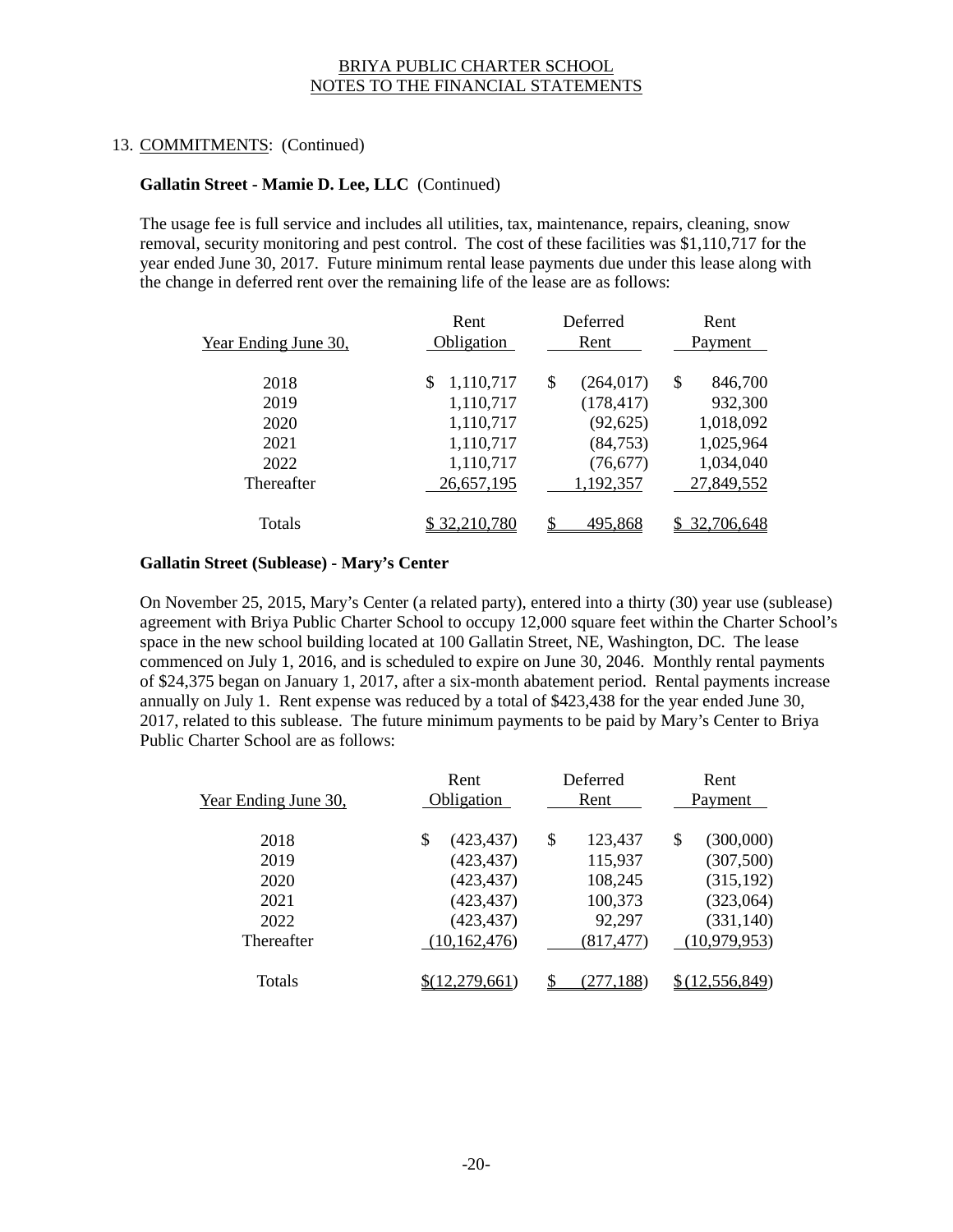### 13. COMMITMENTS: (Continued)

The following schedule shows the composition of rental expense for the years ended June 30, 2017 and 2016:

|                                                   | June 30, 2017 |                                   |   | June 30, 2016                 |  |
|---------------------------------------------------|---------------|-----------------------------------|---|-------------------------------|--|
| Minimum Rentals<br>Donated Rent<br>Less: Sublease | S             | 1,318,878<br>84,215<br>(425, 012) | S | 208,337<br>81,762<br>(7, 587) |  |
| Net Rental Expense                                |               | 78.081                            |   | 282.512                       |  |

#### 14. GUARANTEE OF INDEBTEDNESS:

Briya Public Charter School is a guarantor on a loan obtained by Mamie D. Lee, LLC, for which Briya Public Charter School is a member, as more fully explained in Note 5. Mamie D. Lee, LLC, obtained a loan in the amount of \$1,340,000 for the school facility. Briya Public Charter School is a guarantor of fifty percent (50%) of this principal balance. Bridges Public Charter School, the other member of Mamie D. Lee, LLC, is a guarantor for the other fifty percent (50%) of the principal balance. The guarantee on this loan includes interest, fees, late charges and any costs associated with the loan or collection of the loan.

In addition to the guarantee on the loan, there are financial covenants related to this loan that need to be met as follows:

- a) Each guarantor needs to maintain a lease service coverage ratio of not less than 1.2 to 1.0.
- b) The guarantors along with Mamie D. Lee, LLC, need to maintain, on a combined basis, minimum unrestricted net assets of at least \$12,000,000.
- c) The guarantors need to maintain, on a combined basis, unencumbered liquid assets of not less than \$4,000,000.
- d) Each guarantor needs to maintain one or more deposit accounts with City First Bank of DC with a minimum balance of \$500,000.

These covenants are tested annually at the end of each fiscal year ended on June 30.

#### 15. FUNDRAISING:

Expenses incurred during the years ended June 30, 2017 and 2016, for purposes of fundraising were \$30,504 and \$27,412, respectively.

#### 16. RELATED PARTY TRANSACTIONS:

#### **Mamie D. Lee, LLC**

Briya Public Charter School and Bridges Public Charter School formed Mamie D. Lee, LLC (the LLC), which was established to lease a school building from the District of Columbia. These two schools, who are both  $501(c)(3)$  organizations, are the only members of the LLC.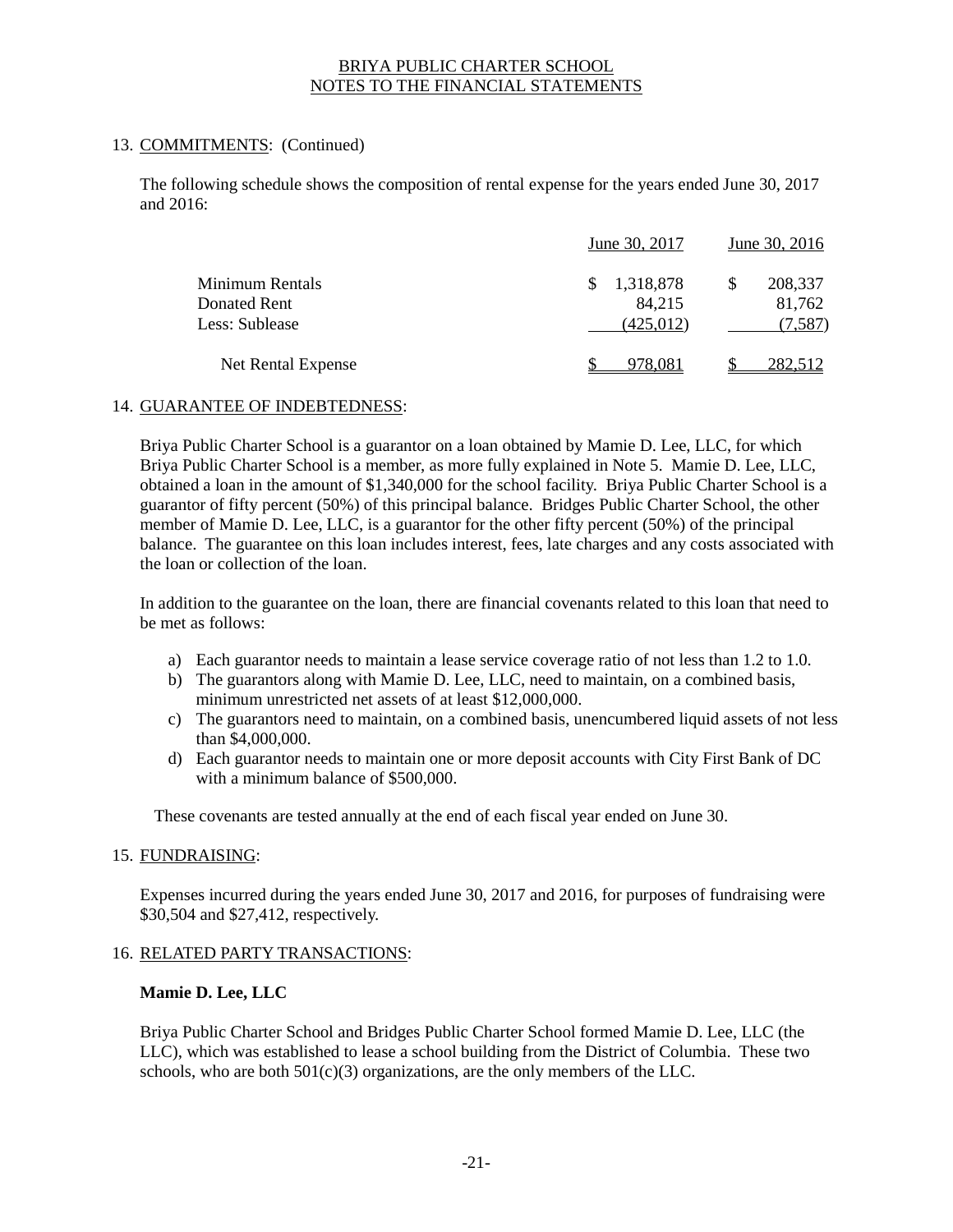### 16. RELATED PARTY TRANSACTIONS: (Continued)

### **Mamie D. Lee, LLC** (Continued)

This school building was renovated by the LLC in order to be subleased to Briya and Bridges Public Charter Schools for a period of thirty years commencing on July 1, 2016, and expiring on June 30, 2046. The Charter School recognized \$1,110,717 of rent expense related to the lease with Mamie D. Lee, LLC, that reflects a \$495,868 adjustment to conform to the straight-line method.

During the year ended June 30, 2016, the Charter School made capital contributions of \$5,600,000 to the LLC, which was their contributed capital balance as of June 30, 2016. During the year ended June 30, 2017, the Charter School received member distributions of \$2,772,735. The balance of the Charter School's investment in Mamie D. Lee, LLC, at June 30, 2017 and 2016 was \$2,382,483 and \$5,621,784, respectively. The Charter School's proportion of net profits and losses of the LLC for the years ended June 30, 2017 and 2016 were (\$466,566) and \$21,784, respectively.

During the year ended June 30, 2016, the LLC entered into two separate loan agreements, which were paid off during the year ended June 30, 2017. During the year ended June 30, 2017, the LLC entered into an additional five separate loan agreements. Four of these loans are through the New Market Tax Credit program, which encourages investment in real estate projects in low-income communities by allowing investors to receive tax credits in exchange for making qualified investments in Community Development Entities (CDEs). The CDEs then provide loans to benefit the low-income communities to qualified entities. Mamie D. Lee, LLC, obtained these New Market Tax Credit loans on March 22, 2017. There are certain guarantees related to this debt by the Charter School. As of June 30, 2017 and 2016, the outstanding debt balance of the LLC is \$30,562,024 and \$7,391,980, respectively.

On June 30, 2017 and 2016, an amount receivable from the LLC of \$8,771 and \$73,656, respectively, was reflected in the Charter School's statements of financial position.

### **Mary's Center for Maternal and Childcare, Inc.**

Mary's Center for Maternal and Childcare, Inc., is a not-for-profit corporation. Briya Public Charter School and the Mary's Center for Maternal and Childcare, Inc., have separate independent boards of directors and all relationships between the two organizations are by contract.

The Charter School leased employees and facilities from Mary's Center for the years ended June 30, 2017 and 2016. The Charter School paid Mary's Center a human resource services management fee of \$100,000 during the years ended June 30, 2017 and 2016. Payments to Mary's Center for contracted employees amounted to \$4,194,814 and \$3,563,925, respectively, for the years ended June 30, 2017 and 2016. Payments to Mary's Center for contracted employees are made on a cost reimbursement basis the following month. Therefore, to cover a portion of the cash Mary's Center uses to pay contracted employees, the Charter School paid Mary's Center a deposit for contracted employee costs that is reflected in Other Assets - Deposits, the balance of which was \$325,000 at June 30, 2017 and 2016.

During the year ended June 30, 2016, Mary's Center entered into a lease to lease space from Briya Public Charter School for a period of thirty years commencing on July 1, 2016, and expiring on June 30, 2046, as more fully described in Note 13. Rental expense was decreased by \$423,438 related to the lease with Mary's Center, which reflects a \$277,188 adjustment to conform to the straight-line method.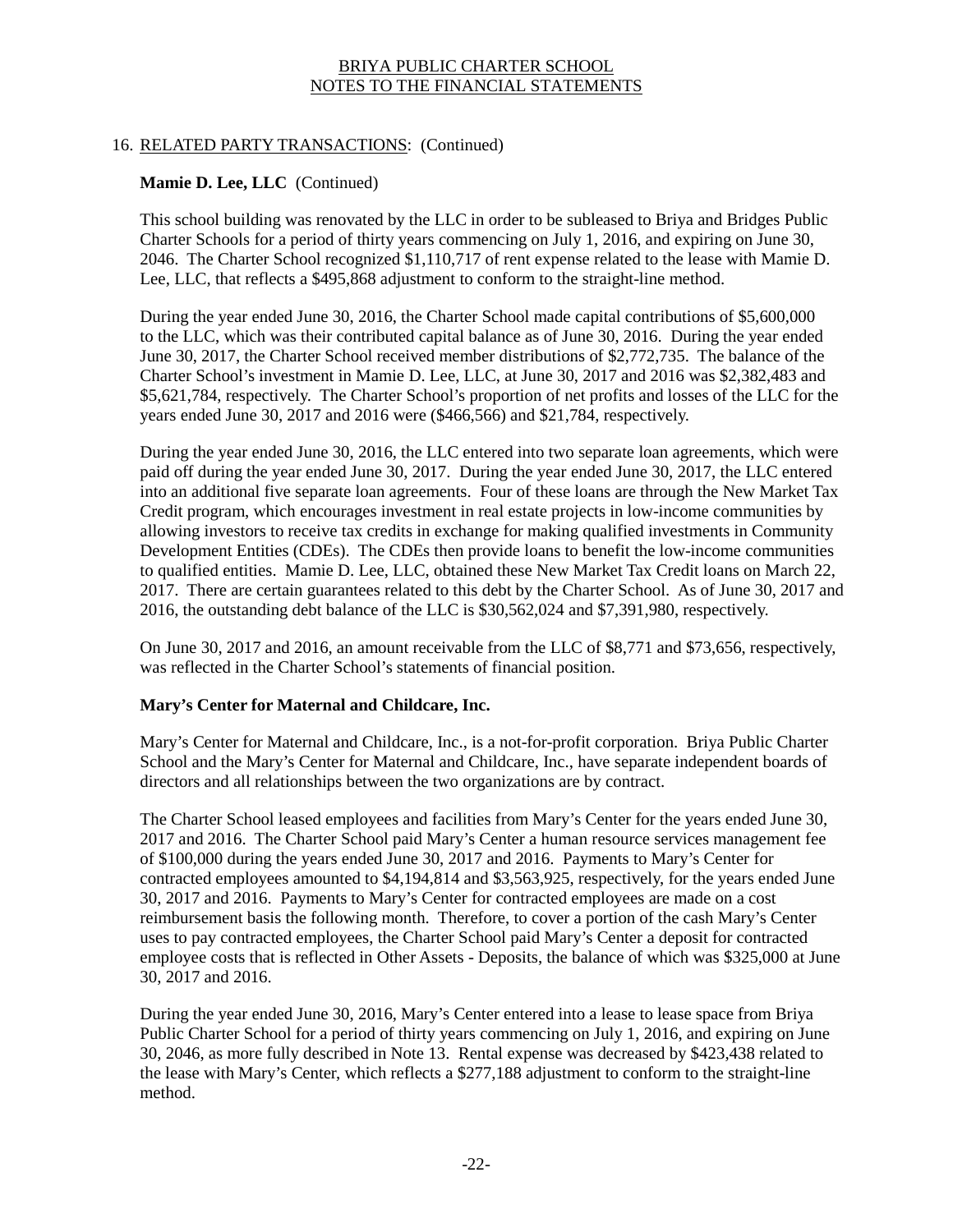### 16. RELATED PARTY TRANSACTIONS: (Continued)

#### **Mary's Center for Maternal and Childcare, Inc.** (Continued)

Mary's Center also leases to the Charter School space in buildings located at Kalorama Road and Ontario Road. Total rental payments made to Mary's Center for the years ended June 30, 2017 and 2016 were \$169,877 and \$169,393, respectively.

On June 30, 2017 and 2016, an amount receivable from Mary's Center of \$949 and \$47 was reflected in the Charter School's statements of financial position.

#### 17. CONCENTRATIONS:

The Charter School is dependent on funding from the District of Columbia Public School System, as authorized by the District of Columbia Public Charter School Board. During the years ended June 30, 2017 and 2016, eighty-nine percent (89%) and eighty-one percent (81%), respectively, of total support, excluding donated services and facilities, was received from the District of Columbia for per pupil funding.

#### 18. CONTINGENCIES:

The Charter School depends on per pupil allocations, grants, and contributions for a significant portion of its revenues. The ability of the sources of revenues to continue giving amounts comparable with prior years may be dependent upon future economic conditions and continued deductibility for income tax purposes of grants and contributions to the Charter School. While the Charter School's Board of Directors and management believes the Charter School has the resources to continue its programs, its ability to do so, and the extent to which it continues, may be dependent on the above factors.

Laws and regulations governing charter schools are complex and subject to interpretation. There are also certain requirements of the New Market Tax Credit program that the Charter School must adhere to. The Charter School believes that it is in compliance with all applicable laws and regulations and is not aware of any pending or threatened investigations involving allegations of potential wrongdoing. Therefore, no provision has been recorded in the accompanying financial statements for such contingencies.

The viability of public charter schools and funding for these schools is dependent upon the consensus of current and future administration of the District of Columbia. Any future change in dynamics could adversely affect the operations of public charter schools.

#### 19. SUBSEQUENT EVENTS:

#### **Financial Statement Preparation**

In preparing these financial statements, management has evaluated events and transactions for potential recognition or disclosure through December 20, 2017, the date the financial statements were available to be issued, and has determined that no adjustments are necessary to the amounts reported in the accompanying financial statements.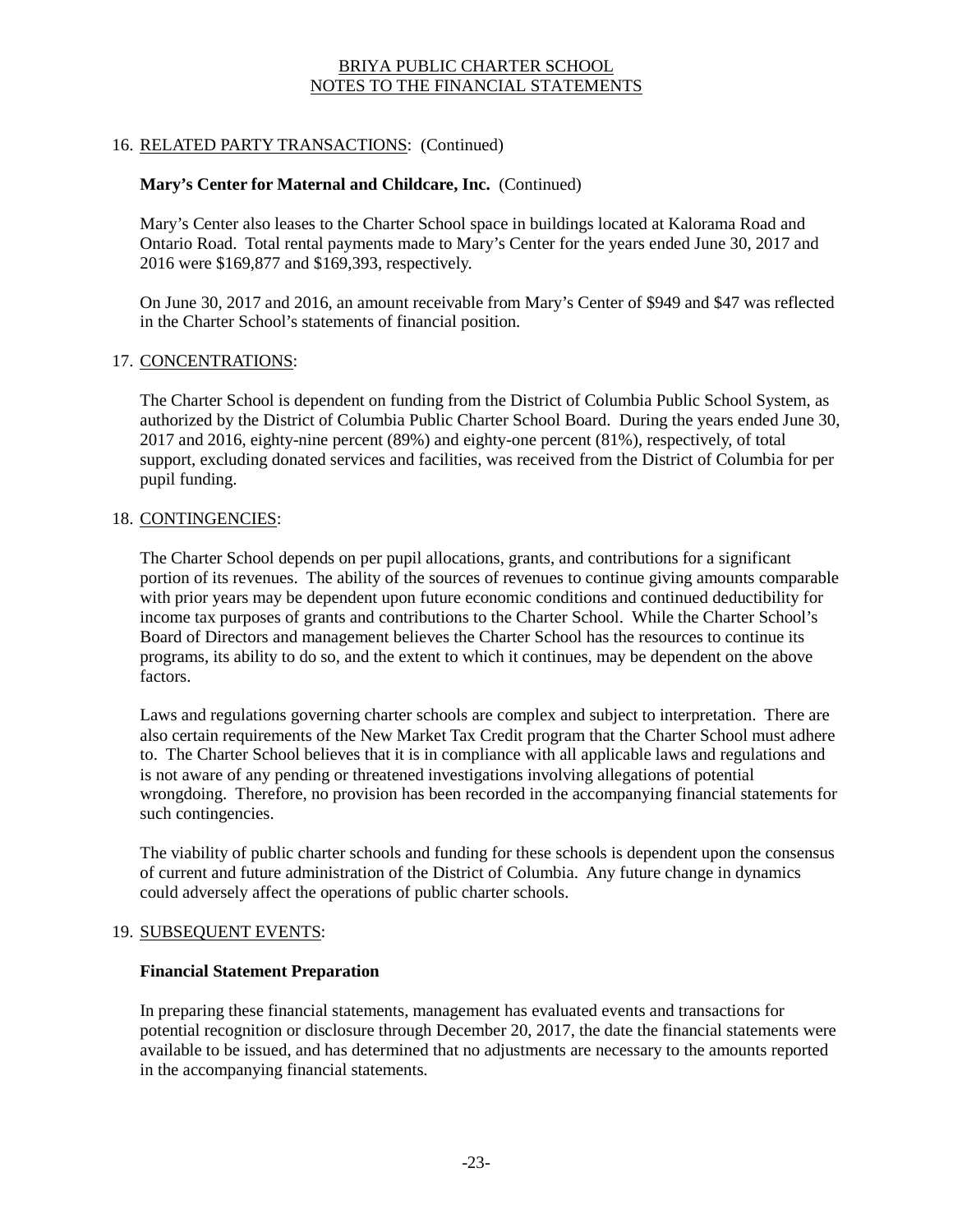### 19. SUBSEQUENT EVENTS: (Continued)

#### **Additional Funding - Washington Teacher's Union Contract**

On October 1, 2017, the City Council approved the Washington Teacher's Union Contract. This contract will result in additional funds to both DC Public Schools and DC Public Charter Schools through an increase in the Uniform per Student Funding Formula. These additional funds result in a 5.9% increase above the original per pupil funding amounts. The Charter School will receive an additional one-time payment during the year ended June 30, 2018, to reflect the increase to the 2017 fiscal year per pupil funding base rate. The amount paid to the Charter School will be calculated based on the final enrollment audit count, supplemental payments and extended school year funding for the year ended June 30, 2017. The 2017 fiscal year base rate will increase by an amount of \$203 over the original base rate of \$9,682 to a revised base rate of \$9,885.

#### 20. OCCUPANCY COST:

The cost of occupancy for the years ended June 30, 2017 and 2016 consisted of the following:

|                                           | June 30, 2017 |           | June 30, 2016 |           |
|-------------------------------------------|---------------|-----------|---------------|-----------|
| Leasehold Amortization                    | \$            | 2,586     | \$            | 1,847     |
| Capital Lease Amortization                |               | 68,550    |               | 68,550    |
| <b>Imputed Interest Capital Lease</b>     |               | 79,828    |               | 80,873    |
| Rent, Facilities and Storage              |               | 897,594   |               | 200,750   |
| Loss/(Income) from LLC - Occupancy Costs  |               | 466,566   |               | (21, 784) |
| Donated Rent                              |               | 84,215    |               | 81,762    |
| <b>Cleaning and Maintenance</b>           |               | 167,467   |               | 131,015   |
| <b>Janitorial Contracted Services</b>     |               | 16,739    |               | 8,240     |
| <b>Facilities Development Consultants</b> |               |           |               | 11,277    |
| Total                                     |               | 1.783.545 |               | 562,530   |

Briya Public Charter School is a member of Mamie D. Lee, LLC. Mamie D. Lee, LLC's sole activity is leasing and managing a building leased to the Charter School. As such, the earnings or losses on the investment in the LLC are reflected as occupancy costs in these financial statements.

#### 21. CONSOLIDATION:

Management has applied the principles of FASB ASC 958-810, *Reporting of Related Entities by Notfor-Profit Organizations*, in assessing the need to consolidate the financial statements of the Charter School with those of Mamie D. Lee, LLC. Under FASB ASC 958-810, consolidation should occur if both an economic interest between the organizations and control by a majority of common board members exist. Based on the criteria stipulated in the pronouncement, management has determined that financial statement consolidation is not appropriate for the fiscal years ending June 30, 2017 and 2016. Therefore, the accompanying financial statements reflect only the activity and net assets of the Charter School.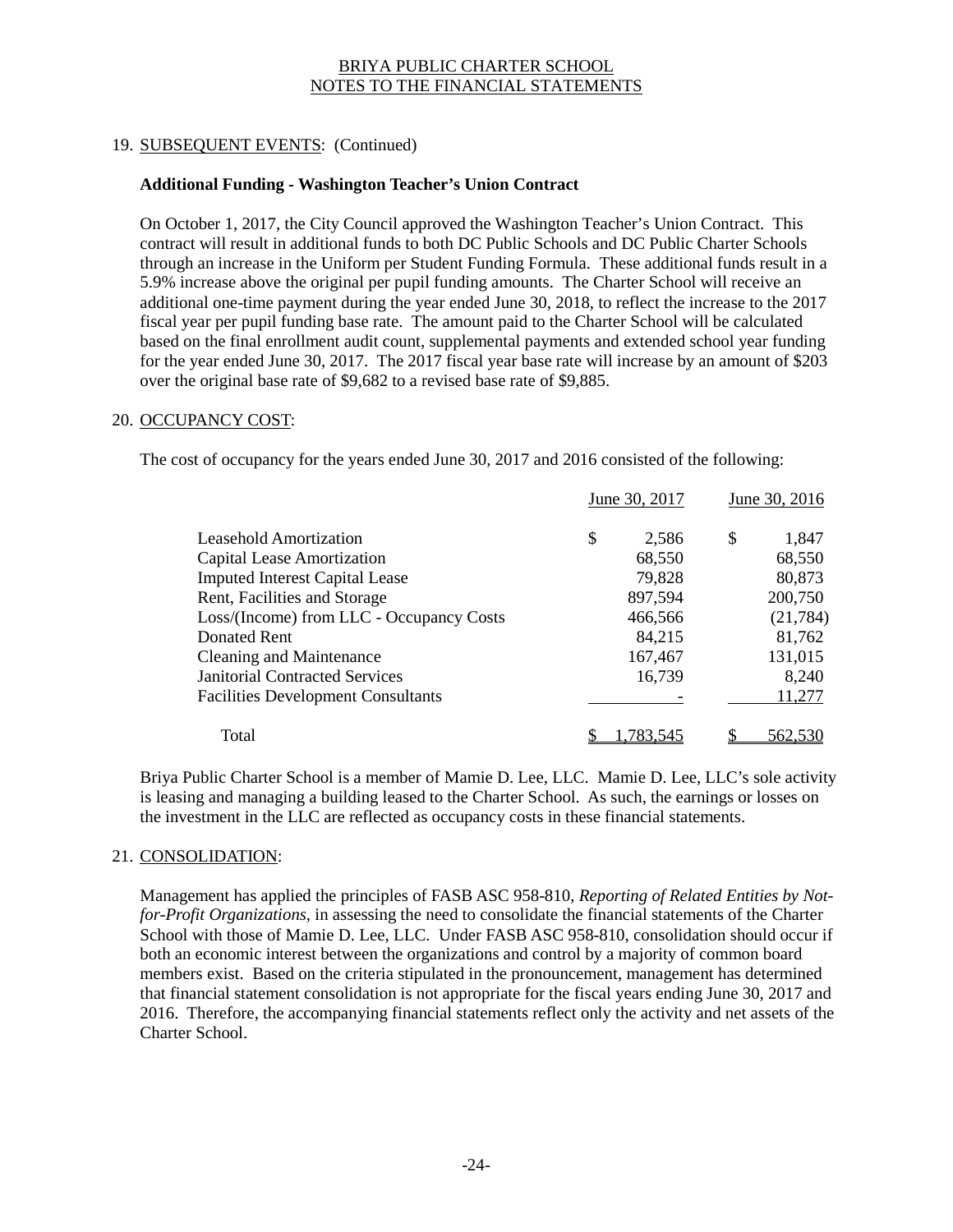#### BRIYA PUBLIC CHARTER SCHOOL COMPARATIVE SCHEDULES OF FUNCTIONAL EXPENSES FOR THE YEARS ENDED JUNE 30, 2017 AND 2016

|                                                | June 30, 2017          |                         |                               |               | June 30, 2016           |                         |                               |               |
|------------------------------------------------|------------------------|-------------------------|-------------------------------|---------------|-------------------------|-------------------------|-------------------------------|---------------|
|                                                | Total                  | Educational<br>Services | General and<br>Administrative | Fundraising   | Total                   | Educational<br>Services | General and<br>Administrative | Fundraising   |
| Personnel, Salaries and Benefits:              |                        |                         |                               |               |                         |                         |                               |               |
| <b>Teacher Salaries</b>                        | $\mathbb{S}$<br>78,045 | $\mathbb{S}$<br>78,045  | $\mathcal{S}$                 | $\mathcal{S}$ | $\mathcal{S}$<br>75,405 | \$<br>75,405            | $\mathbb{S}$                  | $\mathcal{S}$ |
| <b>Teaching Assistant Salaries</b>             | 184,991                | 184,991                 |                               |               | 81,166                  | 81,166                  |                               |               |
| <b>Student Support Salaries</b>                | 12,696                 | 12,696                  |                               |               | 24,263                  | 24,263                  |                               |               |
| Front Office Salaries                          | 34,951                 | 11,188                  | 23,763                        |               | 49,902                  | 15,973                  | 33,929                        |               |
| <b>IT Salaries</b>                             | 65,361                 | 56,508                  | 8,427                         | 426           | 22,672                  | 19,601                  | 2,923                         | 148           |
| <b>Security Salaries</b>                       | 52,875                 |                         | 52,875                        |               | 27,589                  |                         | 27,589                        |               |
| Fringe Benefits - Staff                        | 45,260                 | 36,239                  | 8,976                         | 45            | 24,967                  | 19,022                  | 5,945                         |               |
| <b>Contracted Executive Salaries</b>           | 112,356                | 112,356                 |                               |               | 109,976                 | 65,985                  | 38,492                        | 5,499         |
| <b>Contracted Business Management Services</b> | 248,794                | 113,219                 | 130,441                       | 5,134         | 222,179                 | 83,950                  | 133,147                       | 5,082         |
| Contracted Leadership Services                 | 320,195                | 256,004                 | 50,729                        | 13,462        | 306,562                 | 263,650                 | 31,582                        | 11,330        |
| <b>Contracted Teaching Services</b>            | 1,869,252              | 1,859,468               | 9,784                         |               | 1,346,998               | 1,336,066               | 10,932                        |               |
| <b>Contracted Student Support Services</b>     | 405,668                | 331,175                 | 74,493                        | $\sim$        | 337,476                 | 247,414                 | 90,062                        |               |
| <b>Contracted IT Support</b>                   | 128,255                | 110,883                 | 16,535                        | 837           |                         |                         |                               |               |
| <b>Contracted Front Office Support</b>         | 272,550                | 187,496                 | 84,898                        | 156           | 243,297                 | 176,675                 | 66,622                        |               |
| <b>Contracted Teaching Assistant Services</b>  | 277,112                | 277,112                 |                               |               | 528,433                 | 528,433                 |                               |               |
| Fringe Benefits - Contracted Staff             | 560,631                | 495,761                 | 62,119                        | 2,751         | 469,004                 | 409,487                 | 56,197                        | 3,320         |
| Program Stipends                               | 14,440                 | 14,440                  |                               |               | 20,428                  | 20,428                  |                               |               |
| <b>Substitute Teachers</b>                     | 492                    | 492                     |                               |               | 4,307                   | 3,761                   | 516                           | 30            |
| Temporary Contract Help                        | 800                    | 800                     |                               |               | 3,110                   | 2,709                   | 401                           |               |
| <b>Staff Development Costs</b>                 | 70,045                 | 62,245                  | 7,800                         |               | 86,456                  | 75,309                  | 11,147                        |               |
| <b>Other Staff Related Expenses</b>            | 251,819                | 223,779                 | 28,040                        |               | 226,054                 | 196,907                 | 29,147                        |               |
| Total Personnel, Salaries and Benefits         | 5,006,588              | \$4,424,897             | 558,880                       | 22,811        | 4,210,244               | 3,646,204               | 538,631                       | 25,409        |
| <b>Direct Student Costs:</b>                   |                        |                         |                               |               |                         |                         |                               |               |
| Student Supplies, Snacks, etc.                 | $\mathbb{S}$<br>60,116 | $\mathbb{S}$<br>60,116  | $\mathcal{S}$                 | $\mathcal{S}$ | $\mathcal{S}$<br>34,706 | \$<br>34,706            | $\mathcal{S}$                 | $\$$          |
| <b>Student Assessment and Materials</b>        | 11,226                 | 11,226                  |                               |               | 22,324                  | 22,324                  |                               |               |
| <b>Student Textbooks</b>                       | 9,473                  | 9,473                   |                               |               | 7,078                   | 7,078                   |                               |               |
| Library and Media Materials                    | 116                    | 116                     |                               |               | 146                     | 146                     |                               |               |
| <b>Student Uniforms</b>                        | 790                    | 790                     |                               |               | 13,635                  | 13,635                  |                               |               |
| <b>Contracted Instructional Fees</b>           | 172,246                | 172,246                 |                               |               | 102,655                 | 102,655                 |                               |               |
| <b>Student Travel/Field Trips</b>              | 31,584                 | 31,584                  |                               |               | 34,650                  | 34,650                  |                               |               |
| Food Service Fees                              | 45,025                 | 45,025                  |                               |               | 41,577                  | 41,577                  |                               |               |
| <b>Other Student Costs</b>                     | 110,252                | 110,252                 |                               |               | 24,308                  | 24,308                  |                               |               |
| <b>Total Direct Student Costs</b>              | 440,828                | 440,828                 |                               |               | 281,079                 | 281,079                 |                               |               |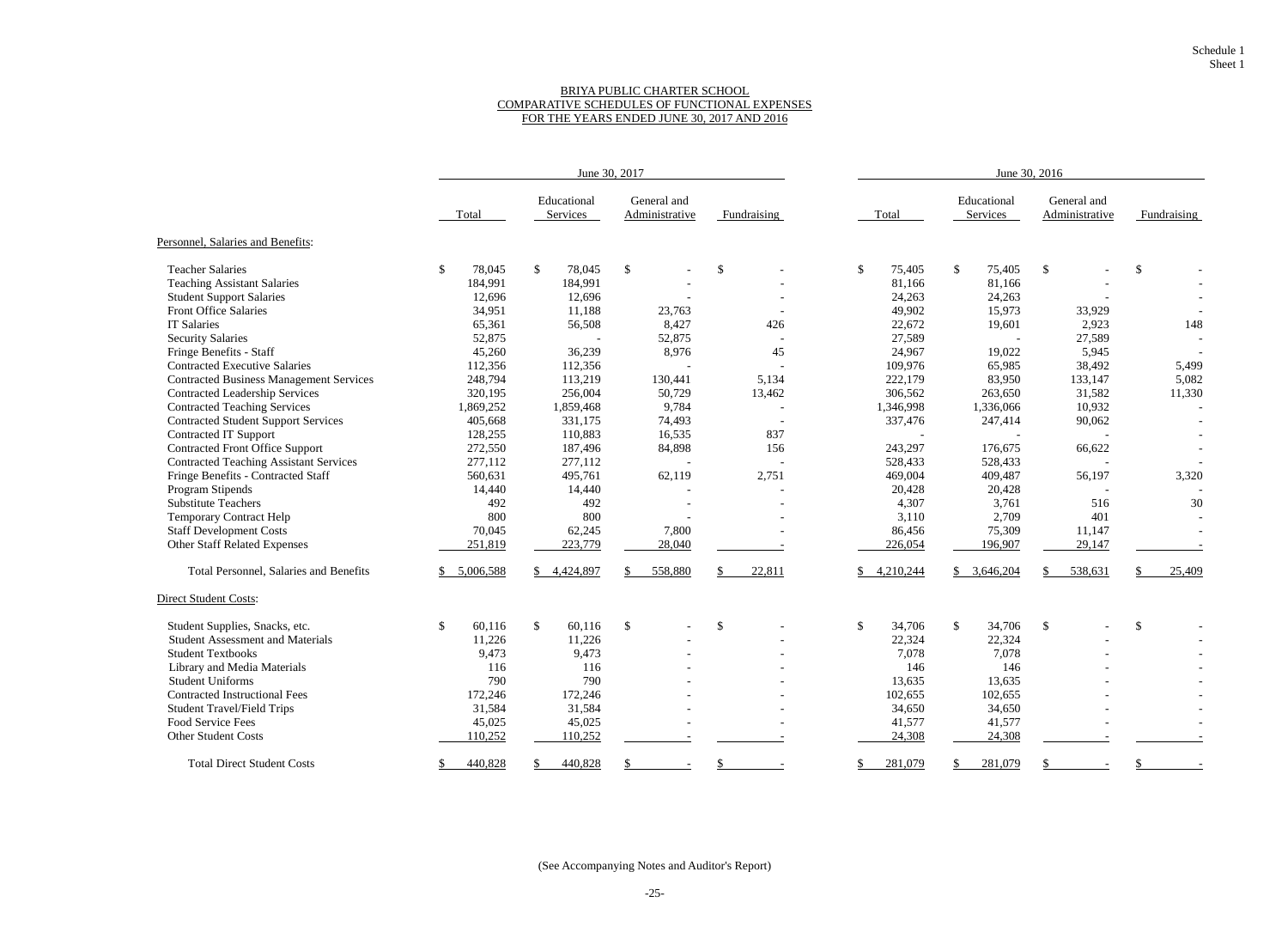#### BRIYA PUBLIC CHARTER SCHOOL COMPARATIVE SCHEDULES OF FUNCTIONAL EXPENSES FOR THE YEARS ENDED JUNE 30, 2017 AND 2016

|                                             | June 30, 2017          |                         |                               |                     |                         | June 30, 2016           |                               |             |  |
|---------------------------------------------|------------------------|-------------------------|-------------------------------|---------------------|-------------------------|-------------------------|-------------------------------|-------------|--|
|                                             | Total                  | Educational<br>Services | General and<br>Administrative | Fundraising         | Total                   | Educational<br>Services | General and<br>Administrative | Fundraising |  |
| <b>Occupancy Costs:</b>                     |                        |                         |                               |                     |                         |                         |                               |             |  |
| Amortization Leasehold Improvements         | $\mathbb{S}$<br>2,586  | \$<br>2,287             | 286<br>\$                     | 13<br><sup>\$</sup> | \$<br>1,847             | \$<br>1,597             | $\mathcal{S}$<br>238          | \$<br>12    |  |
| <b>Imputed Interest</b>                     | 79,828                 | 79,828                  |                               |                     | 80,873                  | 80,873                  |                               |             |  |
| Capital Lease Amortization                  | 68,550                 | 68,550                  |                               |                     | 68,550                  | 68,550                  |                               |             |  |
| Rent                                        | 978,081                | 864,908                 | 108,374                       | 4,799               | 282,512                 | 244,240                 | 36,426                        | 1,846       |  |
| Loss/(Income) from LLC - Occupancy Costs    | 466,566                | 412,580                 | 51,697                        | 2,289               | (21, 784)               | (18, 833)               | (2,809)                       | (142)       |  |
| Maintenance and Custodial Salaries          | 125,692                | 111,696                 | 13,996                        |                     | 105,968                 | 80,733                  | 25,235                        |             |  |
| Rent - Other                                | 3,728                  | 3,313                   | 415                           |                     |                         |                         |                               |             |  |
| Fringe Benefits - Maintenance and Custodial | 12,831                 | 11,402                  | 1,429                         |                     | 17,366                  | 13,230                  | 4,136                         |             |  |
| Cleaning and Maintenance                    | 28,944                 | 25,595                  | 3,207                         | 142                 | 7,681                   | 6,641                   | 990                           | 50          |  |
| <b>Contracted Building Services</b>         | 16,739                 | 14,802                  | 1,855                         | 82                  | 8,240                   | 7,124                   | 1,062                         | 54          |  |
| <b>Facility Consulting Fees</b>             |                        |                         |                               |                     | 11,277                  | 9,749                   | 1,454                         | 74          |  |
| <b>Total Occupancy Costs</b>                | 1,783,545              | 1,594,961               | 181,259                       | 7,325               | 562,530                 | 493,904                 | 66,732                        | 1,894       |  |
| Office Expenses:                            |                        |                         |                               |                     |                         |                         |                               |             |  |
| Office Supplies and Materials               | $\mathbb{S}$<br>63,044 | $\mathbb{S}$<br>56,024  | $\mathcal{S}$<br>7,020        | \$                  | $\mathcal{S}$<br>58,569 | $\mathbb{S}$<br>51,017  | $\mathbb{S}$<br>7,552         | \$          |  |
| <b>Equipment Rental and Maintenance</b>     | 15,117                 | 13,434                  | 1,683                         |                     | 2,348                   | 2,046                   | 302                           |             |  |
| Telephone and Telecommunications            | 69,687                 | 61,624                  | 7,721                         | 342                 | 14,895                  | 12,877                  | 1,921                         | 97          |  |
| Postage, Shipping and Delivery              | 1,185                  | 1,048                   | 131                           | 6                   | 1,174                   | 1,015                   | 151                           |             |  |
| Printing and Duplication                    | 4,084                  | 3,611                   | 453                           | 20                  | 536                     | 463                     | 69                            |             |  |
| <b>Total Office Expenses</b>                | 153,117                | 135,741                 | 17,008                        | 368                 | 77,522                  | 67,418                  | 9,995                         | 109         |  |
| <b>General Expenses:</b>                    |                        |                         |                               |                     |                         |                         |                               |             |  |
| Insurance                                   | \$<br>19,859           | $\mathbb{S}$<br>17,648  | $\mathbb{S}$<br>2,211         | \$                  | \$<br>19,687            | 17,148<br>\$            | $\sqrt{3}$<br>2,539           | \$          |  |
| Administrative Fee                          | 93,751                 | 83,312                  | 10,439                        |                     | 73,165                  |                         | 73,165                        |             |  |
| <b>Management Fees</b>                      | 100,000                | 88,865                  | 11,135                        |                     | 100,000                 | 87,106                  | 12,894                        |             |  |
| Accounting, Auditing and Payroll            | 124,964                | 111,049                 | 13,915                        |                     | 105,631                 | 76,011                  | 29,620                        |             |  |
| Legal Fees                                  | 1,505                  | 1,337                   | 168                           |                     | 25,200                  | 21,951                  | 3,249                         |             |  |
| <b>Computer Support Fees</b>                | 126,537                | 112,447                 | 14,090                        |                     | 173,432                 | 151,070                 | 22,362                        |             |  |
| Other Professional Fees                     | 67,862                 | 60,306                  | 7,556                         |                     | 86,171                  | 75,061                  | 11,110                        |             |  |
| <b>Business Fees and Dues</b>               | 16,726                 | 14,864                  | 1,862                         |                     | 13,438                  | 11,705                  | 1,733                         |             |  |
| Other Expenses                              | 38,618                 | 34,318                  | 4,300                         |                     | 48,383                  | 42,145                  | 6,238                         |             |  |
| Depreciation and Amortization               | 131,607                | 116,953                 | 14,654                        |                     | 72,939                  | 52,658                  | 20,281                        |             |  |
| <b>Total General Expenses</b>               | 721,429                | 641,099                 | 80,330                        |                     | 718,046                 | 534,855                 | 183,191<br><sup>\$</sup>      |             |  |
| TOTAL FUNCTIONAL EXPENSES                   | 8,105,507              | \$7,237,526             | 837,477                       | 30,504<br>S.        | \$5,849,421             | \$5,023,460             | 798,549<br><sup>\$</sup>      | 27,412      |  |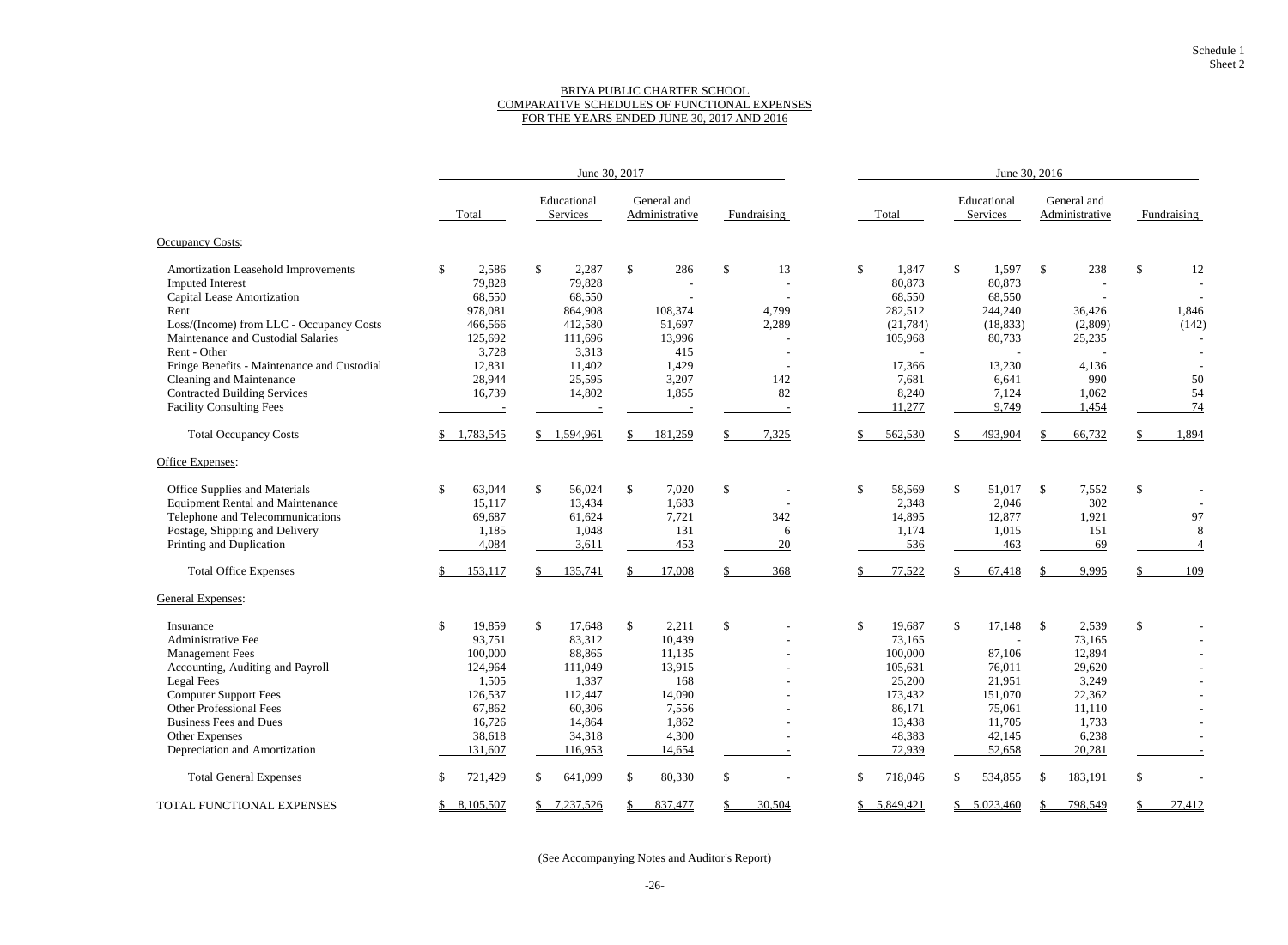#### BRIYA PUBLIC CHARTER SCHOOL COMPARATIVE SCHEDULES OF AVERAGE COST PER STUDENT FOR THE YEARS ENDED JUNE 30, 2017 AND 2016

#### June 30, 2017

|                             | <b>Total Cost</b> |   |        |
|-----------------------------|-------------------|---|--------|
| <b>Educational Services</b> | 5,642,565         | S | 8,762  |
| Occupancy                   | 1,783,545         |   | 2,769  |
| General and Administrative  | 656,218           |   | 1,019  |
| Fundraising                 | 23,179            |   | 36     |
| Total                       | 8,105,507         |   | 12.586 |

The above is the average per student cost for the year ended June 30, 2017, and is based on a full time equivalent (FTE) enrollment of 644 students.

#### June 30, 2016

|                             | <b>Total Cost</b> | <b>Average Cost</b><br>Per Student |   |        |
|-----------------------------|-------------------|------------------------------------|---|--------|
| <b>Educational Services</b> | \$                | 4,529,556                          | S | 9,114  |
| Occupancy                   |                   | 562,530                            |   | 1,132  |
| General and Administrative  |                   | 731,817                            |   | 1,472  |
| Fundraising                 |                   | 25,518                             |   | 51     |
| Total                       |                   | 5,849,421                          |   | 11,769 |

The above is the average per student cost for the year ended June 30, 2016, and is based on a full time equivalent (FTE) enrollment of 497 students.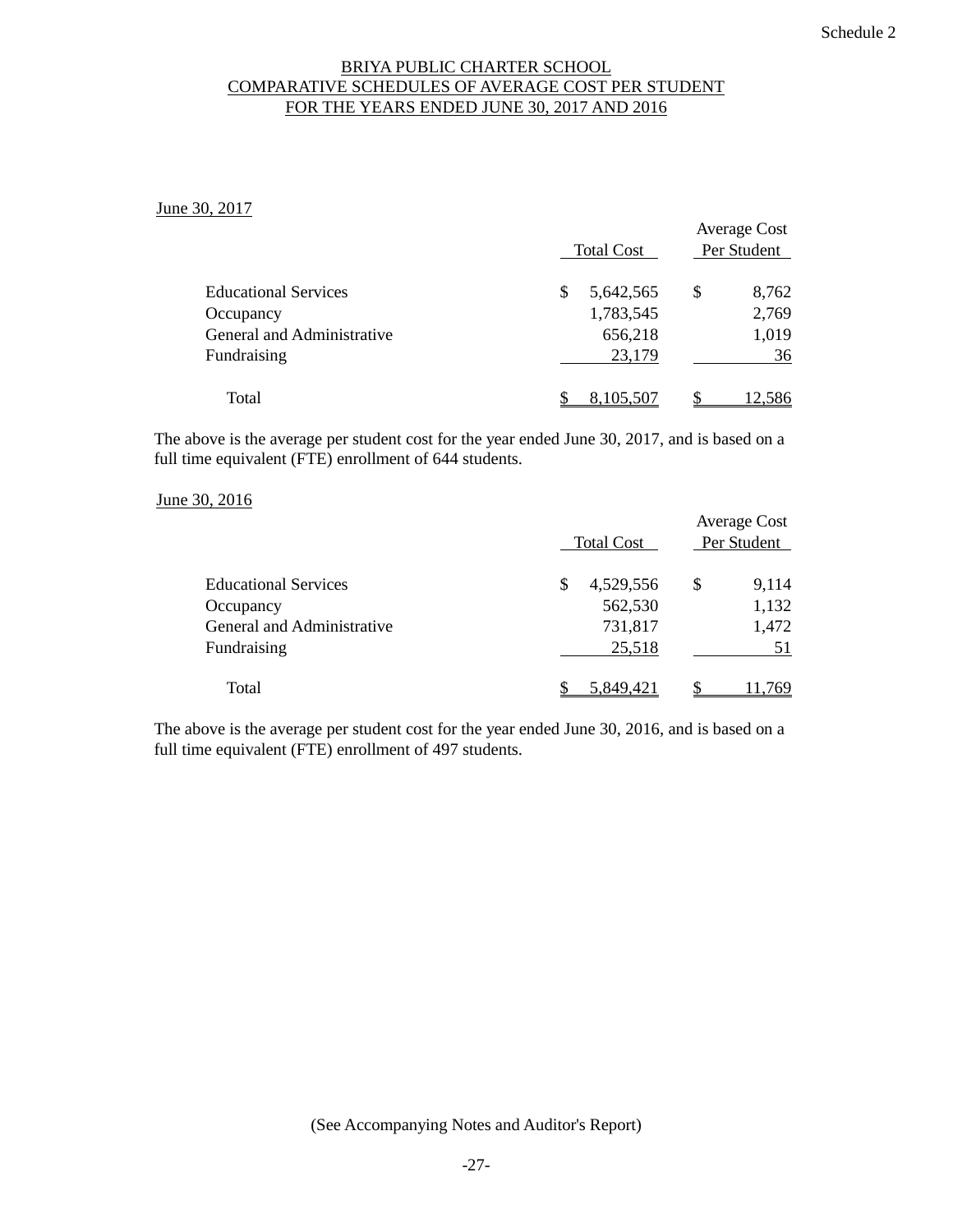## Kendall, Prebola and Jones, LLC

**Certified Public Accountants** 

Board of Directors Briya Public Charter School 2333 Ontario Road NW Washington, DC 20009

#### INDEPENDENT AUDITOR'S REPORT ON INTERNAL CONTROL OVER FINANCIAL REPORTING AND ON COMPLIANCE AND OTHER MATTERS BASED ON AN AUDIT OF FINANCIAL STATEMENTS PERFORMED IN ACCORDANCE WITH *GOVERNMENT AUDITING STANDARDS*

We have audited in accordance with auditing standards generally accepted in the United States of America and the standards applicable to financial audits contained in *Government Auditing Standards*, issued by the Comptroller General of the United States, the financial statements of the Briya Public Charter School (a nonprofit organization), which comprise the statement of financial position as of June 30, 2017, and the related statements of activities and cash flows for the year then ended, and the related notes to the financial statements, and have issued our report thereon dated December 20, 2017.

#### *Internal Control Over Financial Reporting*

In planning and performing our audit of the financial statements, we considered the Briya Public Charter School's internal control over financial reporting (internal control) to determine the audit procedures that are appropriate in the circumstances for the purpose of expressing our opinion on the financial statements, but not for the purpose of expressing an opinion on the effectiveness of the Briya Public Charter School's internal control. Accordingly, we do not express an opinion on the effectiveness of the Briya Public Charter School's internal control.

A *deficiency in internal control* exists when the design or operation of a control does not allow management or employees, in the normal course of performing their assigned functions, to prevent, or detect and correct, misstatements on a timely basis. A *material weakness* is a deficiency, or a combination of deficiencies, in internal control, such that there is a reasonable possibility that a material misstatement of the entity's financial statements will not be prevented, or detected and corrected on a timely basis. A *significant deficiency* is a deficiency, or a combination of deficiencies, in internal control that is less severe than a material weakness, yet important enough to merit attention by those charged with governance.

Our consideration of internal control was for the limited purpose described in the first paragraph of this section and was not designed to identify all deficiencies in internal control that might be material weaknesses or significant deficiencies. Given these limitations, during our audit we did not identify any deficiencies in internal control that we consider to be material weaknesses. However, material weaknesses may exist that have not been identified.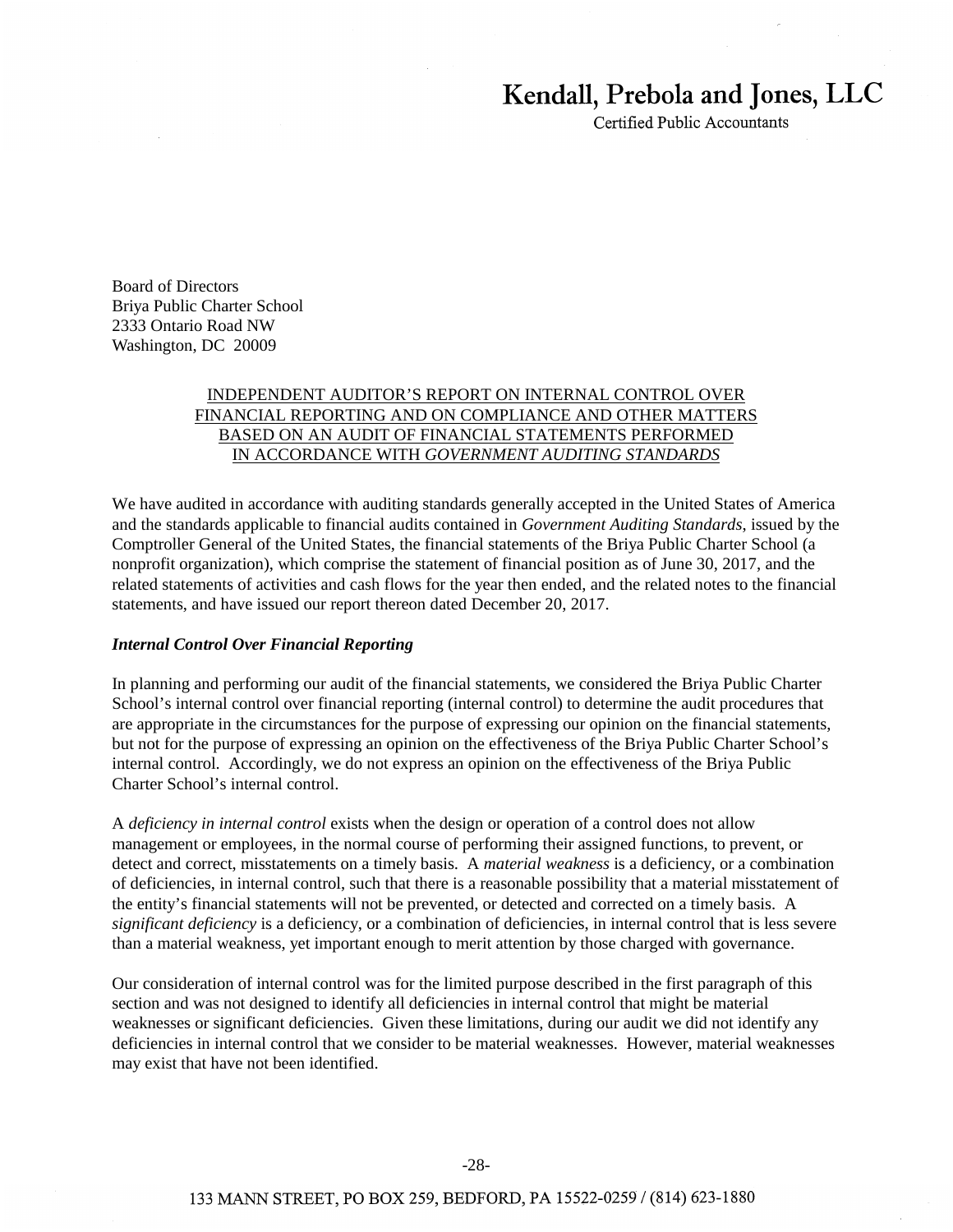#### *Compliance and Other Matters*

As part of obtaining reasonable assurance about whether the Briya Public Charter School's financial statements are free from material misstatement, we performed tests of its compliance with certain provisions of laws, regulations, contracts and grant agreements, noncompliance with which could have a direct and material effect on the determination of financial statement amounts. However, providing an opinion on compliance with those provisions was not an objective of our audit and accordingly, we do not express such an opinion. The results of our tests disclosed no instances of noncompliance or other matters that are required to be reported under *Government Auditing Standards*.

### *Purpose of this Report*

The purpose of this report is solely to describe the scope of our testing of internal control and compliance and the results of that testing, and not to provide an opinion on the effectiveness of the Charter School's internal control or on compliance. This report is an integral part of an audit performed in accordance with *Government Auditing Standards* in considering the Charter School's internal control and compliance. Accordingly, this communication is not suitable for any other purpose.

Kendall, Prebola and Jones

Certified Public Accountants

Bedford, Pennsylvania December 20, 2017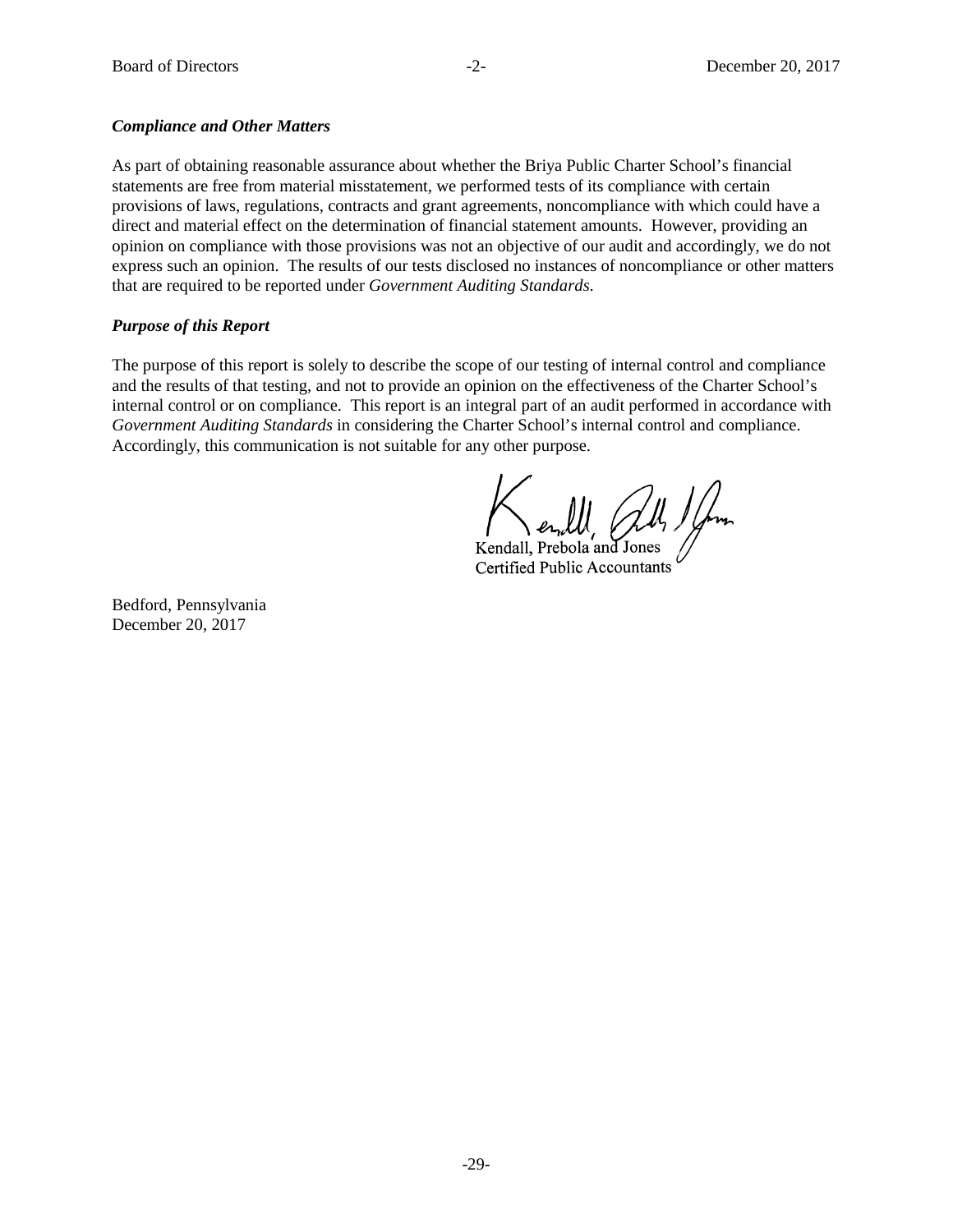### BRIYA PUBLIC CHARTER SCHOOL SUMMARY SCHEDULE OF PRIOR AUDIT FINDINGS FOR THE YEAR ENDED JUNE 30, 2017

There were no audit findings in the prior year.